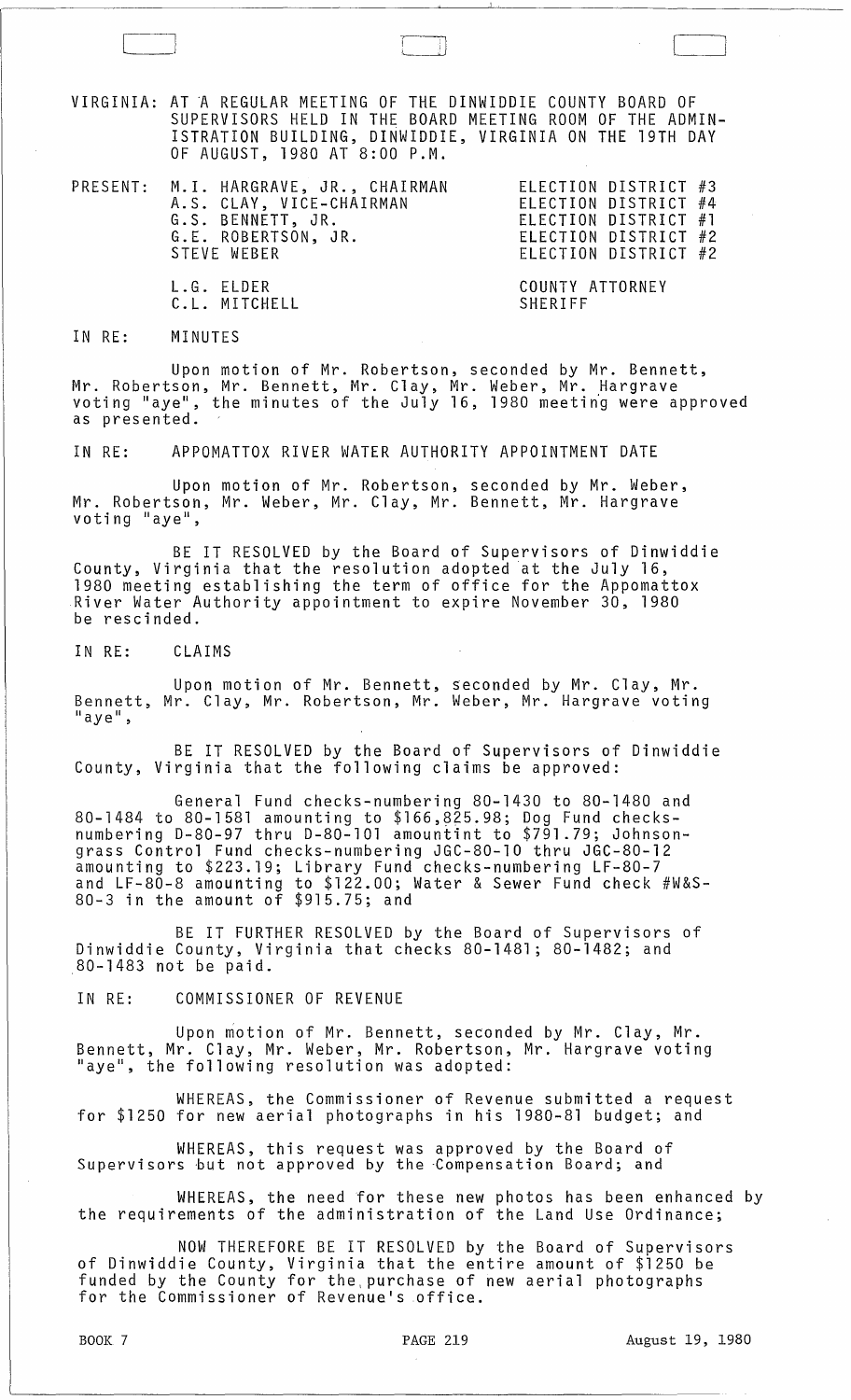IN RE: TREASURER

Mrs. Margaret W. Lewis presented her report for the month of July, 1980.

IN RE: AUTHORIZATION TO ADVERTISE CABLE T.V. ORDINANCE

After several discussions by the Board concerning cabletelevision, the ordinance was placed upon the agenda for consideration for advertisement. Mr. Hargrave stated that he was not opposed to conducting a public hearing to consider the ordinance; but since the Board had not seen a copy of the proposed ordinance, he was opposed to advertising it at this time.

Upon motion of Mr. Weber, seconded by Mr. Robertson, Mr. Weber, Mr. Robertson, Mr. Clay, Mr. Bennett voting "aye",<br>Mr. Hargrave voting "nay", the County Administrator was authorized to advertise the Cable T.V. ordinance for a public hearing to be held September 17, 1980.

IN RE: AUTHORIZATION TO ADVERTISE NUCLEAR WASTE ORDINANCE

Because of the magnitude of a nuclear waste ordinance and the need by the County Attorney to collect additional information, Mr. Weber felt advertisement of the Nuclear Waste Ordinance should be postponed at this time. Mr. Hargrave again stated he was opposed to advertisement without seeing a copy of the proposed ordinance.

Upon motion of Mr. Clay, seconded by Mr. Bennett, Mr. Clay, Mr. Bennett, Mr. Robertson voting "aye", Mr. Weber, Mr. Hargrave voting "nay", the County Administrator was authorized to advertise the nuclear waste ordinance for a public hearing to be held September 17, 1980.

IN RE: AUTHORIZATION TO ADVERTISE APPOINTMENT ORDINANCE

Upon motion of Mr. Robertson, seconded by Mr. Weber, Mr. Robertson, Mr. Weber, Mr. Clay, Mr. Bennett, Mr. Hargrave voting "aye", the County Administrator was authorized to advertise the appointment ordinance for a public hearing to be held September 17, 1980.

IN RE: APPROVAL OF SALARY INCREASE--SHERIFF'S DEPARTMENT

Upon motion of Mr. Robertson, seconded by Mr. Clay, Mr. Clay, Mr. Clay, Mr. Bennett, Mr. Weber, Mr. Hargrave<br>voting "aye", the following resolution was adopted:

WHEREAS, Sheriff Chas. L. Mitchell received approval from the Compensation Board to increase the salaries of Wanda H. Maitland from \$7700 to \$7840 and J.R. Hodges from \$11,230 to \$11,740 in his 1980-81 budget; and

WHEREAS, the Sheriff has requested approval of these increases from the Board of Supervisors;

NOW THEREFORE BE IT RESOLVED that the Board of Supervisors of Dinwiddie County, Virginia concurs with the following increases within the Sheriff's 1980-81 budget:

> Wanda H. Maitland from \$7,700 to \$7,840 J.R. Hodges from \$11,230 to \$11,740

IN RE: BUILDING INSPECTOR

of July, 1980. Mr. James L. Blaha presented his report for the month

IN RE: ANIMAL WARDEN

 $\sim$ 

 $\tau = 1.505$ 

Mr. L.A. Brooks, Jr. presented his report for the month of July, 1980.

IN RE: FOWL CLAIM--J.C. OLGERS

Upon motion of Mr. Weber, seconded by Mr. Robertson,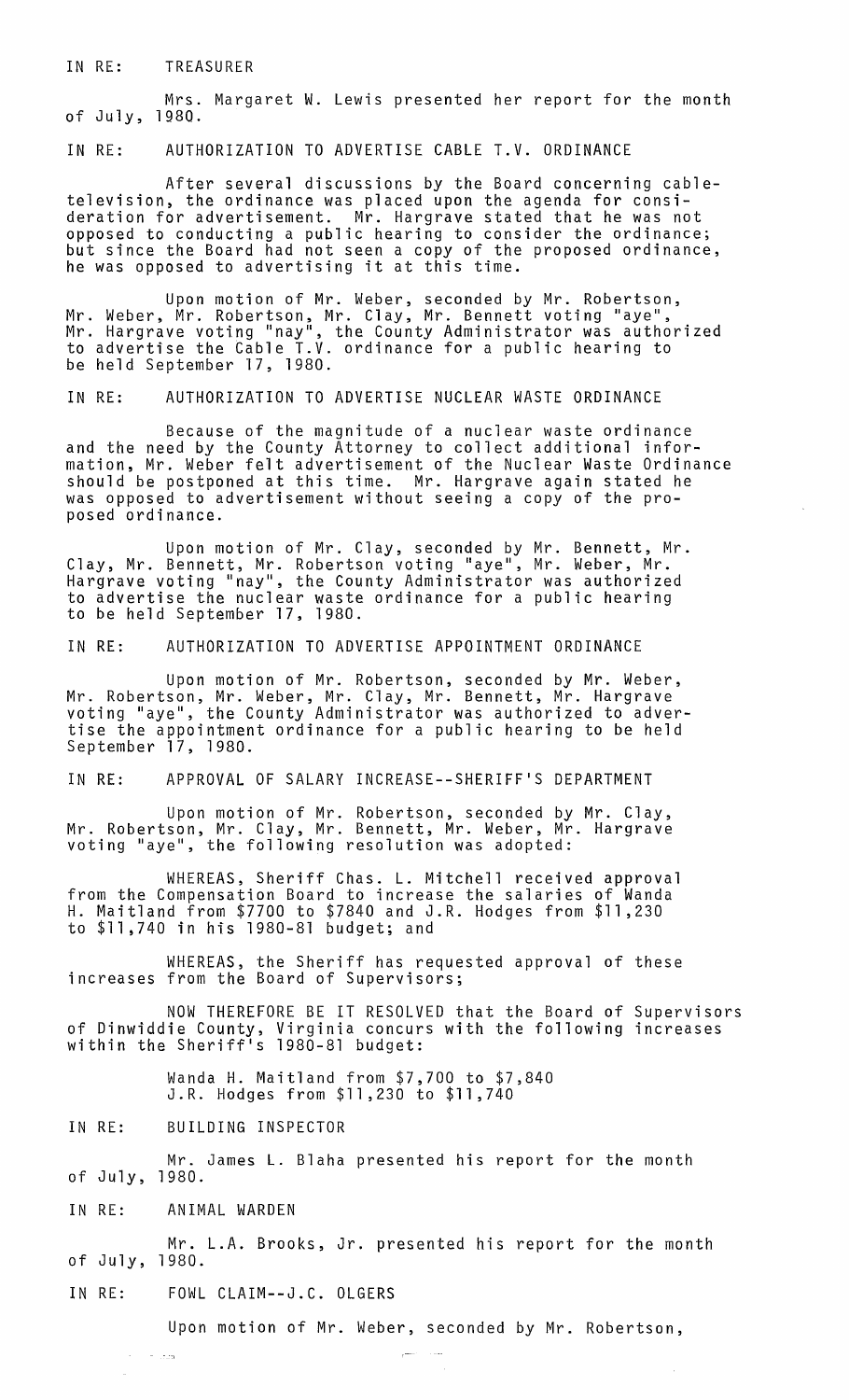Mr. Weber, Mr. Robertson, Mr. Clay, Mr. Bennett, Mr. Hargrave<br>voting "aye",

BE IT RESOLVED by the Board of Supervisors of Dinwiddie County, Virginia that Mr. J.C. Olgers be awarded \$51 for 51 chickens.

 $\Box$ 

# IN RE: DISCUSSION OF HEALTH PERMIT FEES

The Director of Planning appeared before the Board to<br>review with them information he was instructed to obtain concerning review with them information he was instructed to obtain concerning fees for the issuance of health permits. Mr. Scheid recommended that a fee be charged because: 1. The cost would be borne by the person receiving the service 2. It might reduce some of the unnecessary calls for site inspections. Mr. Robertson stated he was not prepared to make a decision but would like to see an ordinance drafted for consideration at the next meeting. Mr. Clay stated that he hated to see the County put another cost on the property owner. Mr. Weber and Mr. Bennett stated that they favored a fee.

Upon motion of Mr. Robertson, seconded by Mr. Bennett, Mr. Robertson, Mr. Bennett, Mr. Weber, Mr. Hargrave voting "aye",<br>Mr. Clay voting "nay", the County Attorney was instructed to prepare an ordinance for advertisement for a public hearing at the September 17, 1980 meeting, imposing a \$25.00 fee on the issuance of health permits in the County.

## IN RE: SPECIAL ENTERTAINMENT PERMIT--RULES & REGULATIONS

The Director of Planning presented sample guidelines used by Prince George County for the issuance of special entertainment permits as requested by the Board at its last meeting. He stated that his primary concern was a police plan which was the responsibility of the Sheriff to see that it is enforced.

Mr. Robertson stated that he felt the applicant should be guided in providing the information needed. He further stated that a letter authorizing the Board to inspect and close down, if necessary, a function should be attached to the permit along with certification from the Sheriff.

Mr. Hargrave stated that he would like to see an objective list of general requirements that could be checked off when application is made for a permit.

After a brief discussion, the Director of Planning was instructed to, develop a set of guidelines to be used for,Special Entertainment Permits to be presented to the Board for their consideration.

IN RE: SLH APPLICATIONS--MEDICAL COLLEGE OF VIRGINIA--PETERSBURG GENERAL HOSPITAL--GREENSVILLE MEMORIAL HOSPITAL

Upon motion of Mr. Clay, seconded by Mr. Robertson, Mr. Clay, Mr. Robertson, Mr. Bennett, Mr. Weber, Mr. Hargrave voting<br>"aye",

BE IT RESOLVED by the Board of Supervisors of Dinwiddie County, Virginia that the Chairman be authorized to sign contracts for State and Local Hospitalization with the Medical College of Virginia at the rate of \$193.71 per day; Petersburg General Hospital at the rate of \$144.21 per day; and Greensville Memorial Hospital at the rate of \$121.16 per day.

IN RE: APPROVAL OF ITEMS SOLD AT AUCTION

Dr. R.L. Vaughn presented a list of items sold by the School Board at an auction on August 9, 1980.

Upon motion of Mr. Weber, seconded by Mr. Clay, Mr. Weber, Mr. Clay, Mr. Bennett, Mr. Robertson, Mr. Hargrave voting<br>"aye",

BE IT RESOLVED by the Board of Supervisors of Dinwiddie County, Virginia that the following items which were sold at auction

 $\rfloor$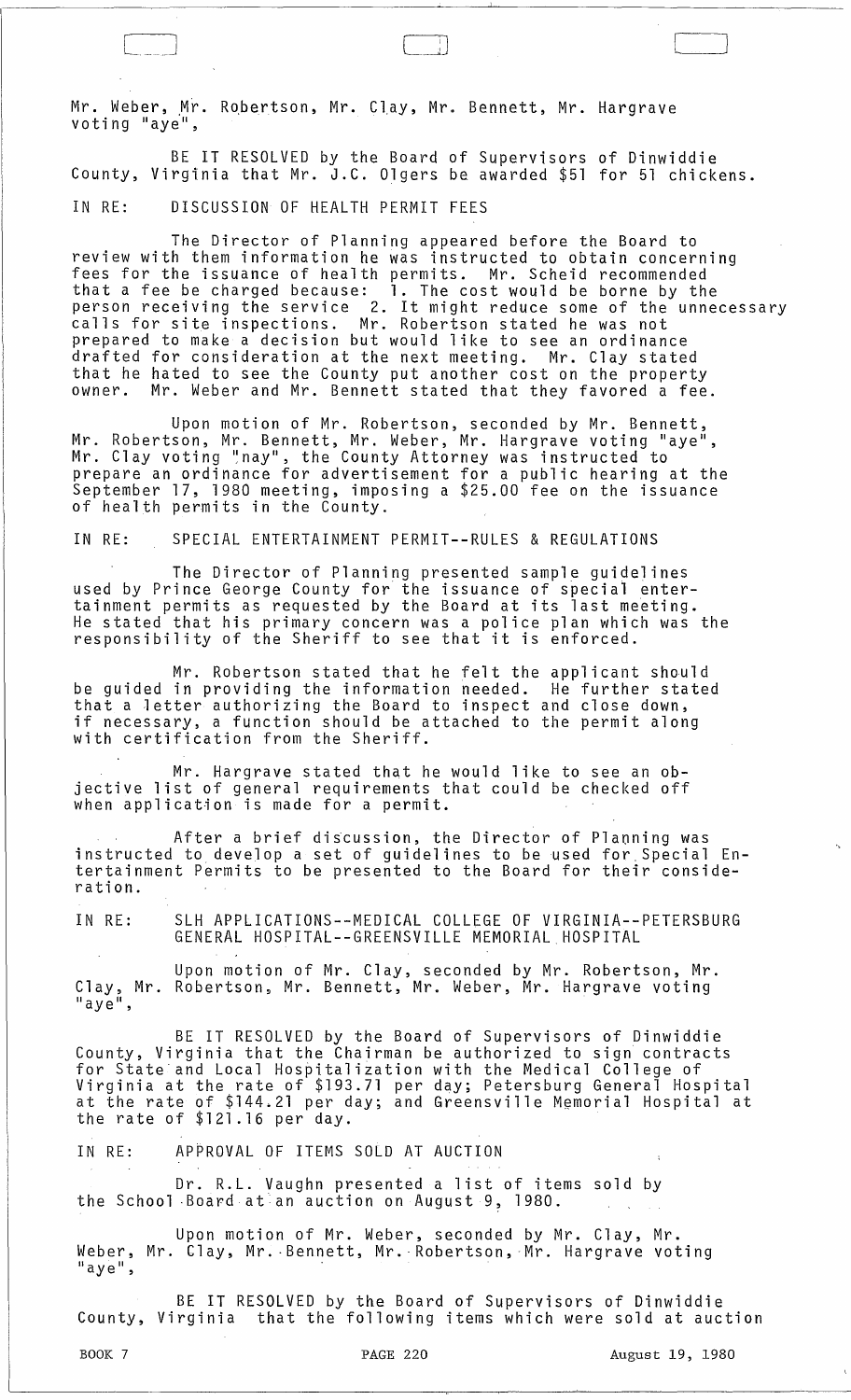on August 9, 1980 by the Dinwiddie County School Board be approved;<br>and

BE IT FURTHER RESOLVED by the Board of Supervisors of Dinwiddie County, Virginia that the School Board be authorized to sign the titles to these items over to their respective owners:

| 9.<br>98RT155458<br>J.T. Russell<br>50.00<br>10.<br>1956 Ford F-700 (BOS)<br>F70R6H75319<br>J.T. Russell<br>500.00<br>11.<br>1966 Ford School Bus #36<br>B75EU880202<br>J.T. Russell<br>50.00<br>12.<br>1966 Ford School Bus #30<br>B75EU880197<br>J.T. Russell<br>120.00<br>13.<br>1966 Ford School Bus #33<br>B75EU880203<br>J.T. Russell<br>110.00<br>14.<br>1965 Int. School Bus #26<br>1803FD104577F<br>Chris Goad<br>110.00<br>15.<br>1967 Ford School Bus #43<br>B75EUB02195<br>J.T. Russell<br>75.00<br>16.<br>1966 Ford School Bus #39<br>B75EU880205<br>Alan Mitchell<br>75.00<br>17.<br>1966 Ford School Bus #35 B75EU880198<br>Frank Freudig<br>200.00<br>18. 1966 Ford School Bus #37 B75EU880204<br>J.T. Russell<br>90.00<br>19. 1965 Int. School Bus #29 1803FD104598F<br>J.T. Russell<br>125.00<br>20. Bleacher Stands - 1st set<br>55.00<br>Norman Wyatt<br>21. Bleacher Stands - 2nd set<br>Chris Jones<br>50.00<br>22. Bleacher Stands - 3rd set<br>A.W. Chappell<br>60.00<br>23. Lawn Mower<br>J.T. Russell<br>20.00<br>24. Speaker<br>Johnny Russell<br>1.00<br>25. Record Player<br>Johnny Russell<br>1.00<br>26. Projector<br>Russell Williams<br>5.00<br>27. Projector<br>1.00<br>Johnny Russell<br>28. Projector<br>Johnny Russell<br>1.00<br>29. Projector<br>Johnny Russell<br>1.00<br>30. Calculator<br>F.E. Jones<br>15.00<br>31. Calculator<br>F.E. Jones<br>10.00<br>32. Void<br>33. Microscope<br>J.T. Russell<br>16.00<br>34. Microscope<br>T.F. Green<br>27.00<br>35. Microscope<br>Johnny Russell<br>1.00<br>36. Filmstrip Projector<br>Johnny Russell<br>1.00<br>37. Projector<br>Frank Freudig<br>4.00<br>38. Filmstrip Projector<br>Johnny Russell<br>1.00<br>39. T.V.<br>Russell Williams<br>5.00<br>40. Tape Player<br>Johnny Russell<br>1.00<br>41. Microscope<br>Alan Mitchell<br>5.00<br>42. Hot Water Heater<br>25.00<br>Oscar Epps<br>43. Sewing Machine<br>25.00<br>George Rapp<br>\$2261.00 TOTAL | 1.<br>2.<br>3.<br>4.<br>5.<br>6.<br>7.<br>8. | 1973 Plymouth (School)<br>1971 Plymouth (School)<br>1975 Plymouth (BOS)<br>1973 Plymouth (School) PK41M3F230094<br>1975 Plymouth (BOS) PK41M5D192138<br>1959 Ford-rouw (pos)<br>1973 Plymouth (School)<br>1973 Plymouth (ROS) | PK41M3F230091<br>PK41L1F184474<br>PK41M4D230611<br>F60D9N24455<br>PK41M3F230092<br>PK41M5D192142 | Johnny Russell<br>Alan Mitchell 30.00<br>Johnny Russell<br>Johnny Russell<br>Fred Palmer<br>J.T. Russell<br>Johnny Russell<br>Johnny Russell | \$25.00<br>45.00<br>25.00<br>75.00<br>125.00<br>75.00<br>25.00 |  |
|--------------------------------------------------------------------------------------------------------------------------------------------------------------------------------------------------------------------------------------------------------------------------------------------------------------------------------------------------------------------------------------------------------------------------------------------------------------------------------------------------------------------------------------------------------------------------------------------------------------------------------------------------------------------------------------------------------------------------------------------------------------------------------------------------------------------------------------------------------------------------------------------------------------------------------------------------------------------------------------------------------------------------------------------------------------------------------------------------------------------------------------------------------------------------------------------------------------------------------------------------------------------------------------------------------------------------------------------------------------------------------------------------------------------------------------------------------------------------------------------------------------------------------------------------------------------------------------------------------------------------------------------------------------------------------------------------------------------------------------------------------------------------------------------------------------------------------------------------------------------------------------------------------------------------------------------------|----------------------------------------------|-------------------------------------------------------------------------------------------------------------------------------------------------------------------------------------------------------------------------------|--------------------------------------------------------------------------------------------------|----------------------------------------------------------------------------------------------------------------------------------------------|----------------------------------------------------------------|--|
|                                                                                                                                                                                                                                                                                                                                                                                                                                                                                                                                                                                                                                                                                                                                                                                                                                                                                                                                                                                                                                                                                                                                                                                                                                                                                                                                                                                                                                                                                                                                                                                                                                                                                                                                                                                                                                                                                                                                                  |                                              |                                                                                                                                                                                                                               |                                                                                                  |                                                                                                                                              |                                                                |  |
|                                                                                                                                                                                                                                                                                                                                                                                                                                                                                                                                                                                                                                                                                                                                                                                                                                                                                                                                                                                                                                                                                                                                                                                                                                                                                                                                                                                                                                                                                                                                                                                                                                                                                                                                                                                                                                                                                                                                                  |                                              |                                                                                                                                                                                                                               |                                                                                                  |                                                                                                                                              |                                                                |  |
|                                                                                                                                                                                                                                                                                                                                                                                                                                                                                                                                                                                                                                                                                                                                                                                                                                                                                                                                                                                                                                                                                                                                                                                                                                                                                                                                                                                                                                                                                                                                                                                                                                                                                                                                                                                                                                                                                                                                                  |                                              |                                                                                                                                                                                                                               |                                                                                                  |                                                                                                                                              |                                                                |  |
|                                                                                                                                                                                                                                                                                                                                                                                                                                                                                                                                                                                                                                                                                                                                                                                                                                                                                                                                                                                                                                                                                                                                                                                                                                                                                                                                                                                                                                                                                                                                                                                                                                                                                                                                                                                                                                                                                                                                                  |                                              |                                                                                                                                                                                                                               |                                                                                                  |                                                                                                                                              |                                                                |  |
|                                                                                                                                                                                                                                                                                                                                                                                                                                                                                                                                                                                                                                                                                                                                                                                                                                                                                                                                                                                                                                                                                                                                                                                                                                                                                                                                                                                                                                                                                                                                                                                                                                                                                                                                                                                                                                                                                                                                                  |                                              |                                                                                                                                                                                                                               |                                                                                                  |                                                                                                                                              |                                                                |  |
|                                                                                                                                                                                                                                                                                                                                                                                                                                                                                                                                                                                                                                                                                                                                                                                                                                                                                                                                                                                                                                                                                                                                                                                                                                                                                                                                                                                                                                                                                                                                                                                                                                                                                                                                                                                                                                                                                                                                                  |                                              |                                                                                                                                                                                                                               |                                                                                                  |                                                                                                                                              |                                                                |  |
|                                                                                                                                                                                                                                                                                                                                                                                                                                                                                                                                                                                                                                                                                                                                                                                                                                                                                                                                                                                                                                                                                                                                                                                                                                                                                                                                                                                                                                                                                                                                                                                                                                                                                                                                                                                                                                                                                                                                                  |                                              |                                                                                                                                                                                                                               |                                                                                                  |                                                                                                                                              |                                                                |  |
|                                                                                                                                                                                                                                                                                                                                                                                                                                                                                                                                                                                                                                                                                                                                                                                                                                                                                                                                                                                                                                                                                                                                                                                                                                                                                                                                                                                                                                                                                                                                                                                                                                                                                                                                                                                                                                                                                                                                                  |                                              |                                                                                                                                                                                                                               |                                                                                                  |                                                                                                                                              |                                                                |  |
|                                                                                                                                                                                                                                                                                                                                                                                                                                                                                                                                                                                                                                                                                                                                                                                                                                                                                                                                                                                                                                                                                                                                                                                                                                                                                                                                                                                                                                                                                                                                                                                                                                                                                                                                                                                                                                                                                                                                                  |                                              |                                                                                                                                                                                                                               |                                                                                                  |                                                                                                                                              |                                                                |  |
|                                                                                                                                                                                                                                                                                                                                                                                                                                                                                                                                                                                                                                                                                                                                                                                                                                                                                                                                                                                                                                                                                                                                                                                                                                                                                                                                                                                                                                                                                                                                                                                                                                                                                                                                                                                                                                                                                                                                                  |                                              |                                                                                                                                                                                                                               |                                                                                                  |                                                                                                                                              |                                                                |  |
|                                                                                                                                                                                                                                                                                                                                                                                                                                                                                                                                                                                                                                                                                                                                                                                                                                                                                                                                                                                                                                                                                                                                                                                                                                                                                                                                                                                                                                                                                                                                                                                                                                                                                                                                                                                                                                                                                                                                                  |                                              |                                                                                                                                                                                                                               |                                                                                                  |                                                                                                                                              |                                                                |  |
|                                                                                                                                                                                                                                                                                                                                                                                                                                                                                                                                                                                                                                                                                                                                                                                                                                                                                                                                                                                                                                                                                                                                                                                                                                                                                                                                                                                                                                                                                                                                                                                                                                                                                                                                                                                                                                                                                                                                                  |                                              |                                                                                                                                                                                                                               |                                                                                                  |                                                                                                                                              |                                                                |  |
|                                                                                                                                                                                                                                                                                                                                                                                                                                                                                                                                                                                                                                                                                                                                                                                                                                                                                                                                                                                                                                                                                                                                                                                                                                                                                                                                                                                                                                                                                                                                                                                                                                                                                                                                                                                                                                                                                                                                                  |                                              |                                                                                                                                                                                                                               |                                                                                                  |                                                                                                                                              |                                                                |  |
|                                                                                                                                                                                                                                                                                                                                                                                                                                                                                                                                                                                                                                                                                                                                                                                                                                                                                                                                                                                                                                                                                                                                                                                                                                                                                                                                                                                                                                                                                                                                                                                                                                                                                                                                                                                                                                                                                                                                                  |                                              |                                                                                                                                                                                                                               |                                                                                                  |                                                                                                                                              |                                                                |  |
|                                                                                                                                                                                                                                                                                                                                                                                                                                                                                                                                                                                                                                                                                                                                                                                                                                                                                                                                                                                                                                                                                                                                                                                                                                                                                                                                                                                                                                                                                                                                                                                                                                                                                                                                                                                                                                                                                                                                                  |                                              |                                                                                                                                                                                                                               |                                                                                                  |                                                                                                                                              |                                                                |  |
|                                                                                                                                                                                                                                                                                                                                                                                                                                                                                                                                                                                                                                                                                                                                                                                                                                                                                                                                                                                                                                                                                                                                                                                                                                                                                                                                                                                                                                                                                                                                                                                                                                                                                                                                                                                                                                                                                                                                                  |                                              |                                                                                                                                                                                                                               |                                                                                                  |                                                                                                                                              |                                                                |  |
|                                                                                                                                                                                                                                                                                                                                                                                                                                                                                                                                                                                                                                                                                                                                                                                                                                                                                                                                                                                                                                                                                                                                                                                                                                                                                                                                                                                                                                                                                                                                                                                                                                                                                                                                                                                                                                                                                                                                                  |                                              |                                                                                                                                                                                                                               |                                                                                                  |                                                                                                                                              |                                                                |  |
|                                                                                                                                                                                                                                                                                                                                                                                                                                                                                                                                                                                                                                                                                                                                                                                                                                                                                                                                                                                                                                                                                                                                                                                                                                                                                                                                                                                                                                                                                                                                                                                                                                                                                                                                                                                                                                                                                                                                                  |                                              |                                                                                                                                                                                                                               |                                                                                                  |                                                                                                                                              |                                                                |  |
|                                                                                                                                                                                                                                                                                                                                                                                                                                                                                                                                                                                                                                                                                                                                                                                                                                                                                                                                                                                                                                                                                                                                                                                                                                                                                                                                                                                                                                                                                                                                                                                                                                                                                                                                                                                                                                                                                                                                                  |                                              |                                                                                                                                                                                                                               |                                                                                                  |                                                                                                                                              |                                                                |  |
|                                                                                                                                                                                                                                                                                                                                                                                                                                                                                                                                                                                                                                                                                                                                                                                                                                                                                                                                                                                                                                                                                                                                                                                                                                                                                                                                                                                                                                                                                                                                                                                                                                                                                                                                                                                                                                                                                                                                                  |                                              |                                                                                                                                                                                                                               |                                                                                                  |                                                                                                                                              |                                                                |  |
|                                                                                                                                                                                                                                                                                                                                                                                                                                                                                                                                                                                                                                                                                                                                                                                                                                                                                                                                                                                                                                                                                                                                                                                                                                                                                                                                                                                                                                                                                                                                                                                                                                                                                                                                                                                                                                                                                                                                                  |                                              |                                                                                                                                                                                                                               |                                                                                                  |                                                                                                                                              |                                                                |  |
|                                                                                                                                                                                                                                                                                                                                                                                                                                                                                                                                                                                                                                                                                                                                                                                                                                                                                                                                                                                                                                                                                                                                                                                                                                                                                                                                                                                                                                                                                                                                                                                                                                                                                                                                                                                                                                                                                                                                                  |                                              |                                                                                                                                                                                                                               |                                                                                                  |                                                                                                                                              |                                                                |  |
|                                                                                                                                                                                                                                                                                                                                                                                                                                                                                                                                                                                                                                                                                                                                                                                                                                                                                                                                                                                                                                                                                                                                                                                                                                                                                                                                                                                                                                                                                                                                                                                                                                                                                                                                                                                                                                                                                                                                                  |                                              |                                                                                                                                                                                                                               |                                                                                                  |                                                                                                                                              |                                                                |  |
|                                                                                                                                                                                                                                                                                                                                                                                                                                                                                                                                                                                                                                                                                                                                                                                                                                                                                                                                                                                                                                                                                                                                                                                                                                                                                                                                                                                                                                                                                                                                                                                                                                                                                                                                                                                                                                                                                                                                                  |                                              |                                                                                                                                                                                                                               |                                                                                                  |                                                                                                                                              |                                                                |  |
|                                                                                                                                                                                                                                                                                                                                                                                                                                                                                                                                                                                                                                                                                                                                                                                                                                                                                                                                                                                                                                                                                                                                                                                                                                                                                                                                                                                                                                                                                                                                                                                                                                                                                                                                                                                                                                                                                                                                                  |                                              |                                                                                                                                                                                                                               |                                                                                                  |                                                                                                                                              |                                                                |  |
|                                                                                                                                                                                                                                                                                                                                                                                                                                                                                                                                                                                                                                                                                                                                                                                                                                                                                                                                                                                                                                                                                                                                                                                                                                                                                                                                                                                                                                                                                                                                                                                                                                                                                                                                                                                                                                                                                                                                                  |                                              |                                                                                                                                                                                                                               |                                                                                                  |                                                                                                                                              |                                                                |  |
|                                                                                                                                                                                                                                                                                                                                                                                                                                                                                                                                                                                                                                                                                                                                                                                                                                                                                                                                                                                                                                                                                                                                                                                                                                                                                                                                                                                                                                                                                                                                                                                                                                                                                                                                                                                                                                                                                                                                                  |                                              |                                                                                                                                                                                                                               |                                                                                                  |                                                                                                                                              |                                                                |  |
|                                                                                                                                                                                                                                                                                                                                                                                                                                                                                                                                                                                                                                                                                                                                                                                                                                                                                                                                                                                                                                                                                                                                                                                                                                                                                                                                                                                                                                                                                                                                                                                                                                                                                                                                                                                                                                                                                                                                                  |                                              |                                                                                                                                                                                                                               |                                                                                                  |                                                                                                                                              |                                                                |  |
|                                                                                                                                                                                                                                                                                                                                                                                                                                                                                                                                                                                                                                                                                                                                                                                                                                                                                                                                                                                                                                                                                                                                                                                                                                                                                                                                                                                                                                                                                                                                                                                                                                                                                                                                                                                                                                                                                                                                                  |                                              |                                                                                                                                                                                                                               |                                                                                                  |                                                                                                                                              |                                                                |  |
|                                                                                                                                                                                                                                                                                                                                                                                                                                                                                                                                                                                                                                                                                                                                                                                                                                                                                                                                                                                                                                                                                                                                                                                                                                                                                                                                                                                                                                                                                                                                                                                                                                                                                                                                                                                                                                                                                                                                                  |                                              |                                                                                                                                                                                                                               |                                                                                                  |                                                                                                                                              |                                                                |  |
|                                                                                                                                                                                                                                                                                                                                                                                                                                                                                                                                                                                                                                                                                                                                                                                                                                                                                                                                                                                                                                                                                                                                                                                                                                                                                                                                                                                                                                                                                                                                                                                                                                                                                                                                                                                                                                                                                                                                                  |                                              |                                                                                                                                                                                                                               |                                                                                                  |                                                                                                                                              |                                                                |  |
|                                                                                                                                                                                                                                                                                                                                                                                                                                                                                                                                                                                                                                                                                                                                                                                                                                                                                                                                                                                                                                                                                                                                                                                                                                                                                                                                                                                                                                                                                                                                                                                                                                                                                                                                                                                                                                                                                                                                                  |                                              |                                                                                                                                                                                                                               |                                                                                                  |                                                                                                                                              |                                                                |  |

#### IN RE: SCHOOL BUS GARAGE--AWARD OF BID

 $\mathbf{r}_{\mathrm{m}}$ 

l.

The Superintendent of Schools appeared before the Board to present the following bids received for the Vehicle Maintenance Facility:

| 1. R.J. Beasley Construction Corp.     | \$428,052 |
|----------------------------------------|-----------|
| 2. Howard Davis Construction Co., Inc. | 459,000   |
| 3. Heindl-Evans, Inc.                  | 410,000   |
| 4. Kenbridge Building Systems, Inc.    | 412,769   |
| 5. Ladco, Inc.                         | 406,850   |
| 6. Payne Construction Company          | No Bid    |
| 7. W.M. Saunders Construction Co.      | 415,000   |
| 8. Walthall Construction Corp.         | 418,456   |

He stated that the School Board's recommendation was to accept the low bid of Ladco, Inc. including the brick front for \$406,850. Dr. Vaughn advised the Board that \$354,000 had been allowed in the bond issue and he felt enough funds were left over from other projects to cover the balance.

Mr. Bennett asked how much money was already committed to the architect and the project to date. Dr. Vaughn stated that

 $\sim$   $\omega$ 

 $\overline{a}$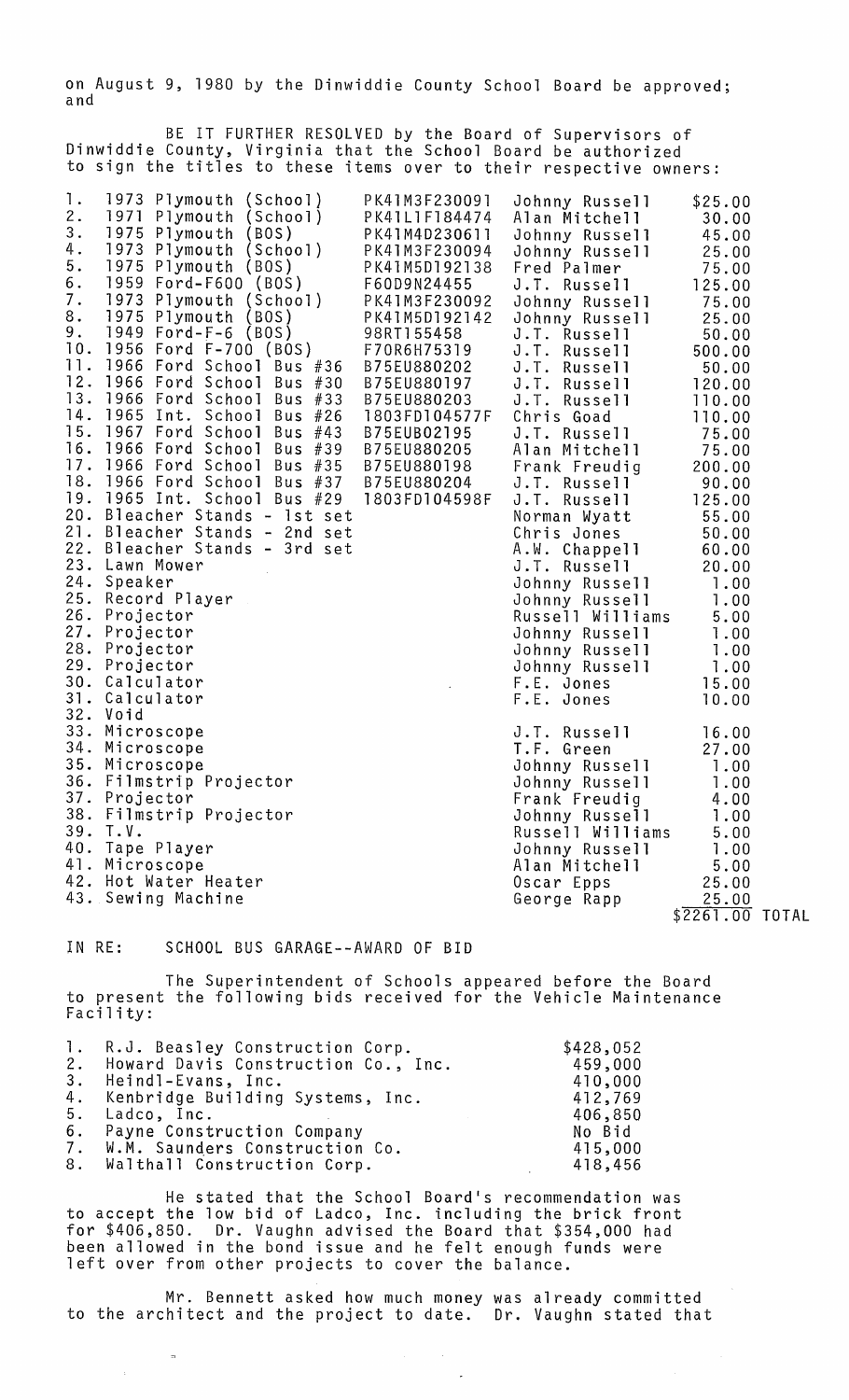\$33,500 was committed which included architect fees, soil borings, survey work and the well.

 $r-\overline{r}$  is the contract of the contract of the contract of the contract of the contract of the contract of the contract of the contract of the contract of the contract of the contract of the contract of the contract of

Mr. Wm. Moseley of Moseley-Hening Associates, Inc. was present to answer any questions that the Board might have. He stated the original estimate was \$354,000; however, that did not include the equipment which was needed inside. A brief discussion was held concerning the design-build route.

Mr. Weber asked if the project should be rebid. Mr. Moseley suggested that the low bid be accepted and then negotiate with the contractor to see how the costs could be reduced. He further stated that it was unusual to negotiate with all the low bidders. He would suggest rather that the Board change the .<br>specifications and completely rebid the project.

Mr. Robertson moved that the base bid of Ladco, Inc.<br>50, not including the brick front, be accepted. There for \$401,850, not including the brick front, be accepted. was no second.

A further discussion was held as to what reductions could be made on the cost of the building. Mr. Moseley felt that \$15,000 to \$25,000 could be eliminated and still not hurt the operation of the garage.

Mr. Robertson withdrew his previous motion and moved that the School Board be authorized to accept the base bid of Ladco, Inc. for \$401,850, not including the brick front, and further that the School Board work to reduce the cost as much as possible aesthetically without hurting the functional aspects of the garage. Mr. Weber seconded the motion asking that it be amended by rebidding the project. Since this could not be done, Mr. Weber withdrew his second. Mr. Robertson, Mr. Weber, Mr. Hargrave voted "aye". Mr. Clay and Mr. Bennett voted "nay".

IN RE: 1980 ROADVIEWER'S REPORT

The following roadviewer's report was presented, made on July 22, 1980:

# Petition for Winfield Road and Others

The following road was viewed by the Board of Viewers on July 22, 1980. This road begins at the intersection of Route 670 and 613, running in an easterly direction approximately 0.22 miles, thus in a northerly direction approximately 0.08 miles then in a westerly direction approximately 0.22 miles back to intersection of Route 670, 0.08 miles north of intersection Route 670 and Route 613.

This addition serves seven (7) houses and there is an existing 10 foot soil roadway over most of the area. It is suggested that the road be located on the south side of the powerline except at the intersection of Route 613 and Route 670. It is to be to the right passing under the first electric power span then connecting at the Route 613 and Route 670 intersection.

The Board of Viewers unanimously recommends this rural addition with the provision that a 50 foot surveyed right of way be acquired and that it be constructed when funds are available. Estimate construction costs \$26,000.00.

#### Petition for Oak Hill Subdivision (Hazel Avenue and Bell Avenue

The Board of Supervisors requested that the Board of Viewers review the petition which was viewed May 7, 1968, involving the above two (2) streets, Hazel Avenue beginning at a point on Route 603 and running in a southerly direction to the property line of the N&W anning in a southerly arrestion to the property rine of the name on Route 672 0.31 miles south of Route 603 runway and is in a southerly and westerly direction to Hazel Avenue, approximate

 $\sim 10$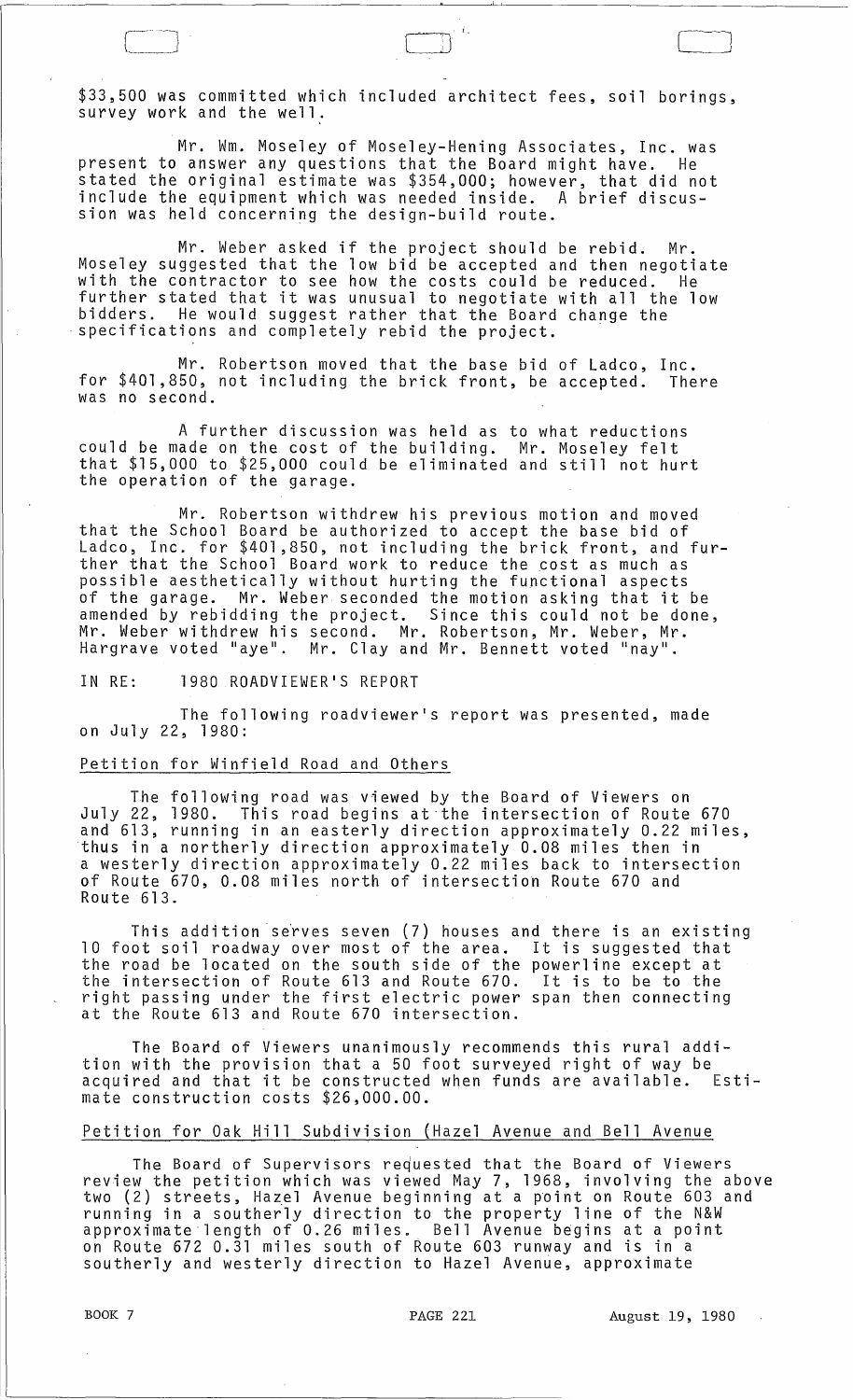#### length of 0.16 miles.

The Board of Viewers recommends that these two (2) streets be taken into the Secondary System as a rural addition under the Highway Commission Rural Addition Policy dated March 19, 1964. Since this subdivision was put to record in 1957, this would require<br>that owners pay 50% of construction cost. The Board of Viewers also recommends that the property owners involved or county must re-establish the 50 foot right of way according to the plat recorded in the Dinwiddie County Court. Estimated maintainable costs \$2,000, construction costs \$30,000. This road serves twenty (20) houses.

### Petition for Berrifield Subdivision - Oak Street, Pine Street, & Elm Street

The Board of Viewers viewed the above streets in the Berrifield Subdivision. Oak Street begins at a point on Route 751 running in a southerly direction, thence in a south westerly direction to dead end, length 0.16 miles. Pine Street begins at a point on Oak Street 0.09 miles south of Route 751 running east to Elm Street, length 0.13 miles. Elm Street begins on Route 751 running in a southerly direction to Pine Street, length 0.10 miles.

These streets are in travelable condition. Some utilities are in the street and a quit claim deed must be executed and a permit issued to the utility company. This subdivision was put to record in 1955.

These streets can be included in the Secondary System as a rural addition under the State Highway Commission Policy of March 19, 1964, whereas the property owners guarantee 1/2 of the cost of construction. Estimated total \$30,000 construction cost.

The Board of Viewers recommends the above streets with above provisions.

Upon motion of Mr. Robertson, seconded by Mr. Weber, Mr. Robertson, Mr. Weber, Mr. Bennett, Mr. Clay, Mr. Hargrave voting "aye", the 1980 Roadviewer's report was approved as presented.

IN RE: SPECIAL ENTERTAINMENT PERMIT--D.C. GIANTS BALL PARK

Mr. Earnest Johnson appeared before the Board to request approval of a Special Entertainment Permit to hold an "All Night Disco" on August 30, 1980 at the D.C. Giants ball park on Route 613. The proceeds would be used by the D.C. Giants ball team. Mr. Johnson stated that the fliers that had been distributed were misleading in the number expected. He predicted not more than 200 would attend.

Mr. Robertson stated that he had visited the site and had some reservations about the safety of the ball park itself, i.e. bleachers, liability insurance. He also questioned if there were adequate parking and sanitary facilities. Mr. Johnson stated the ball park was covered by liability insurance and the parking and sanitary facilities were adequate for this function.

Mr. Robertson stated that he was also concerned about the noise factor because he had received complaints on previous occasions. Mr. Johnson said he would be in charge of the function and would personally see that the noise was controlled.

Mr. Robertson further stated that he felt 5:00 A.M. was too late and 12:00 midnight or 12:30 would be a reasonable time to stop. He asked if adequate police protection and fire and rescue would be provided. Mr. Johnson said he had a verbal agreement with three deputies and he was sure he could get adequate fire and rescue coverage.

 $\gamma_{\rm eff}$  ,  $\gamma_{\rm eff}$  ,  $\gamma_{\rm eff}$ 

Mr. Hargrave said he was mainly concerned about the noise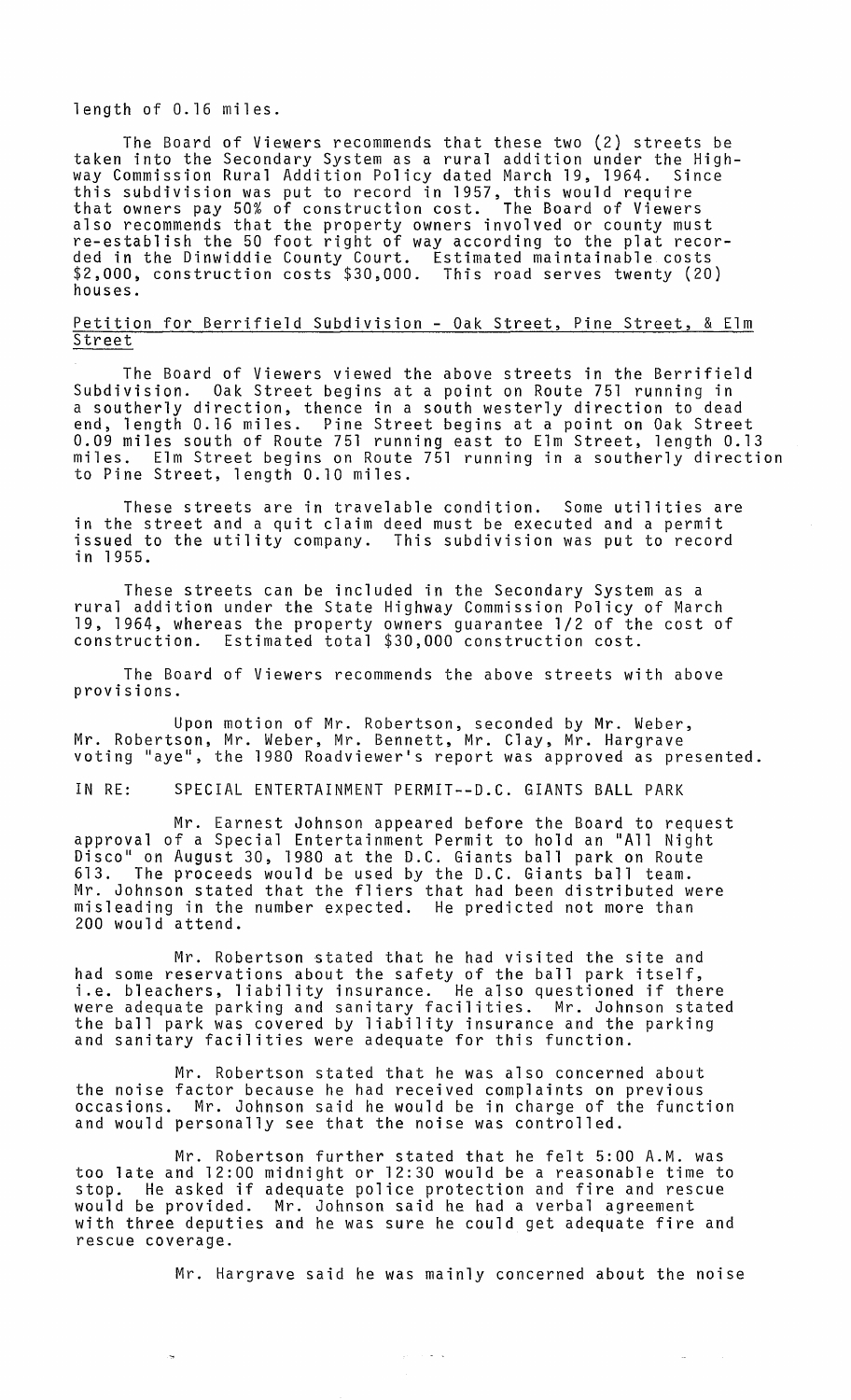factor and-had received a call from a resident in the area.

Mr. Aubrey Pennington, Mr. W.E. Bishop and Mr. Harris, landowners who live near the ball park, were present to speak in opposition to the approval of a permit for the function. They said they had been bothered on at least two previous occasions by loud music which kept them from sleeping.

 $\Box$ 

Mr. Johnson stated that these other events had not been sponsored by the ball club, and he would personally see that the noise and music was controlled or shut down the event.

Upon motion of ·Mr. Robertson,. seconded by Mr. Clay, Mr. Robertson, Mr. Clay, Mr. Bennett, Mr. Weber, Mr. Hargrave voting "aye", Mr. Earnest Johnson was granted a Special Entertainment Permit to hold an "All Night Disco" at the D.C. Giant's Ball Park on August 30, 1980 subject to the following conditions being met:

- **1.** A letter be submitted, signed by the Sheriff naming three off-duty deputies who will provide police coverage for the event, also bearing the signatures of the three named deputies.
- 2. A letter signed by Mr. Johnson giving written permission for the Board, its lawful agents or duly constituted law enforcement officers to go upon the property at any time and make an inspection for the purpose of determining compliance with the ordinance and· authority to shut down the event if determined necessary.

3. The function will stop at 12:00 midnight.

IN RE: RECESS

The Chairman declared a short recess at 11:30 P.M. The meeti ng reconvened, at **11:** 35 P. M.·

IN RE: APPOINTMENT--APPOMATTOX REGIONAL LIBRARY BOARD

Upon motion of Mr. Clay, seconded by Mr. Bennett, Mr. Clay, Mr. Bennett, Mr. Weber, Mr. Robertson, Mr. Hargrave voting "aye", Mrs. Cornel ia B. Roberts was appointed to the Appomattox Regional Library Board, term expjring June 30,.1984.:

IN RE: FENCING BIDS FOR DUMPSTER SITES

The Chairman stated that as only two bids have been received on the fencing at the dumpster sites, there was not a sufficient number to act upon.

IN RE: NIGHT LIGHT--DUMPSTER SITE ON ROUTE 460

Mr. Weber moved that, if allowed by the FAA, a night light be installed at the dumpster site on Route 460. There was no second. Mr. Weber and Mr. Hargrave voted "aye", Mr. Robertson and Mr. Clay voted "nay". Mr. Bennett abstained. The motion was defeated.

IN RE: DISTRICT 19 MENTAL HEALTH & MENTAL RETARDATION SERVICES BUDGET: ALLOCATION :  $\mathbb{Z}^{\mathbb{Z}^2}$ 

The County Administrator advised the Board that \$19,950 had been budgeted for Mental Health and Mental Retardation Services for the 1980-81 budget year and they were now requesting one-half of their appropriation. Mr. Robertson stated that he had been very concerned about the elimination of the Southside Sheltered Workshop which would leave seven citizens of Dinwiddie County without the benefit of that program., He advised the Board that the approthe benefit of that program. The advised the Board that the appro-<br>priation for the Workshop had been \$2800 and he would like to see a like amount appropriated this year out of the \$19,950 for mental health and mental retardation services.

After a brief discussion, the County Administrator was instructed to ask the Director and the Dinwiddie members of the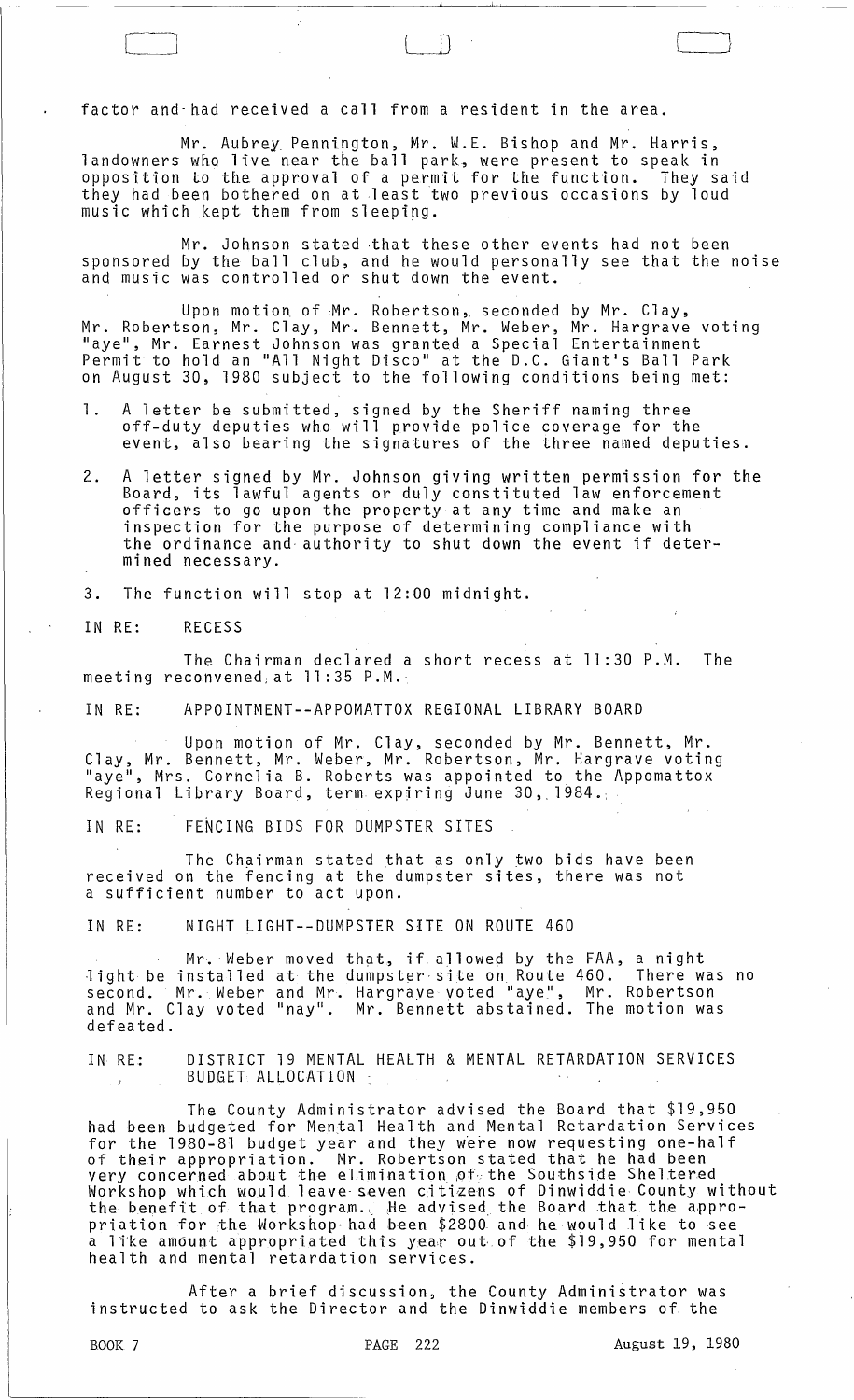District 19 MH&MR Services Board to appear at the September 17, 1980 meeting to discuss their budget.

Mr. Weber moved that one-half of the budget appropriation of \$19,.950 for Mental Health and Mental Retardation Services be forwarded as requested with the designation of \$1400 for the Southside Sheltered Workshop. There was no second. Mr. Weber voted Haye". Mr. Clay, Mr. Bennett, Mr. Hargrave voted "nay". Mr. Robertson abstained.

IN RE: LANDFILL & TRASH COLLECTION PROPOSALS

A decision on alternatives to upgrading the trash collection equipment was postponed until more accurate cost figures can be obtained.

IN RE: AUTHORIZATION TO BID CLEANING CONTRACT

Upon motion of Mr. Robertson, seconded by Mr. Weber, Mr. Robertson, Mr. Weber, Mr. Clay, Mr. Bennett, Mr. Hargrave voting "aye", the following resolution was adopted:

WHEREAS, the County presently has had a contract with Morton G. Thalhimer1s, Inc. for cleaning services for the county buildings for the past three years; and

WHEREAS, it is felt that the County should determine **INTEREAS, It is TEIT that the county should det<br>it is receiving the best service at a competitive price;** 

NOW THEREFORE BE IT RESOLVED by the Board of Supervisors of Dinwiddie County, Virginia that the County Administrator be authorized to seek bids on the cleaning service for the county buildings.

IN RE: CONTROL OF BUYING & SELLING GOLD AND SILVER IN THE COUNTY

Mr. Hargrave stated that he would like to have an ordinance drafted to control businesses buying and selling gold and silver in the County. Mr. Elder stated the Local Attorney's Association was seeking a change in the State law concerning some type of controls. He stated he would check into whether local controls were allowed and if so, draft an ordinance to that effect for the Board1s consideration at their next meeting.

IN RE: RENEWAL OF SOIL SURVEY AGREEMENT

 $\mathcal{L}(\mathbf{z})$ 

 $\sim$   $\sim$   $\sim$ 

Upon motion of Mr. Bennett, seconded by Mr. Robertson, Mr. Bennett, Mr. Robertson, Mr. Clay, Mr. Weber, Mr. Hargrave<br>voting "aye",

BE IT RESOLVED by the Board of Supervisors of Dinwiddie County, Virginia that the Cooperative Agreement #58-33A7-0-1 for soil surveys in Dinwiddie County, Virginia be renewed for the period October 1, 1980-September 30, 1981.

IN RE: DROUGHT RELIEF FOR DINWIDDIE COUNTY1S FARMERS

Upon motion of Mr. Clay, seconded by Mr. Bennett, Mr. Clay, Mr. Bennett, Mr. Weber, Mr. Robertson, Mr. Hargrave voting eray, Mr. Bennett, Mr. Weber, Mr. Robertson,<br>"aye", the following resolution was adopted:

WHEREAS, the drought conditions in Dinwiddie County have severely affected the farmers; and

WHEREAS, total losses from drought conditions in Dinwiddie County are approaching the \$2,400,000 level; and

WHEREAS, it is incumbent upon the Board of Supervisors

 $\omega$  and  $\omega$ 

 $\sim 10^{-1}$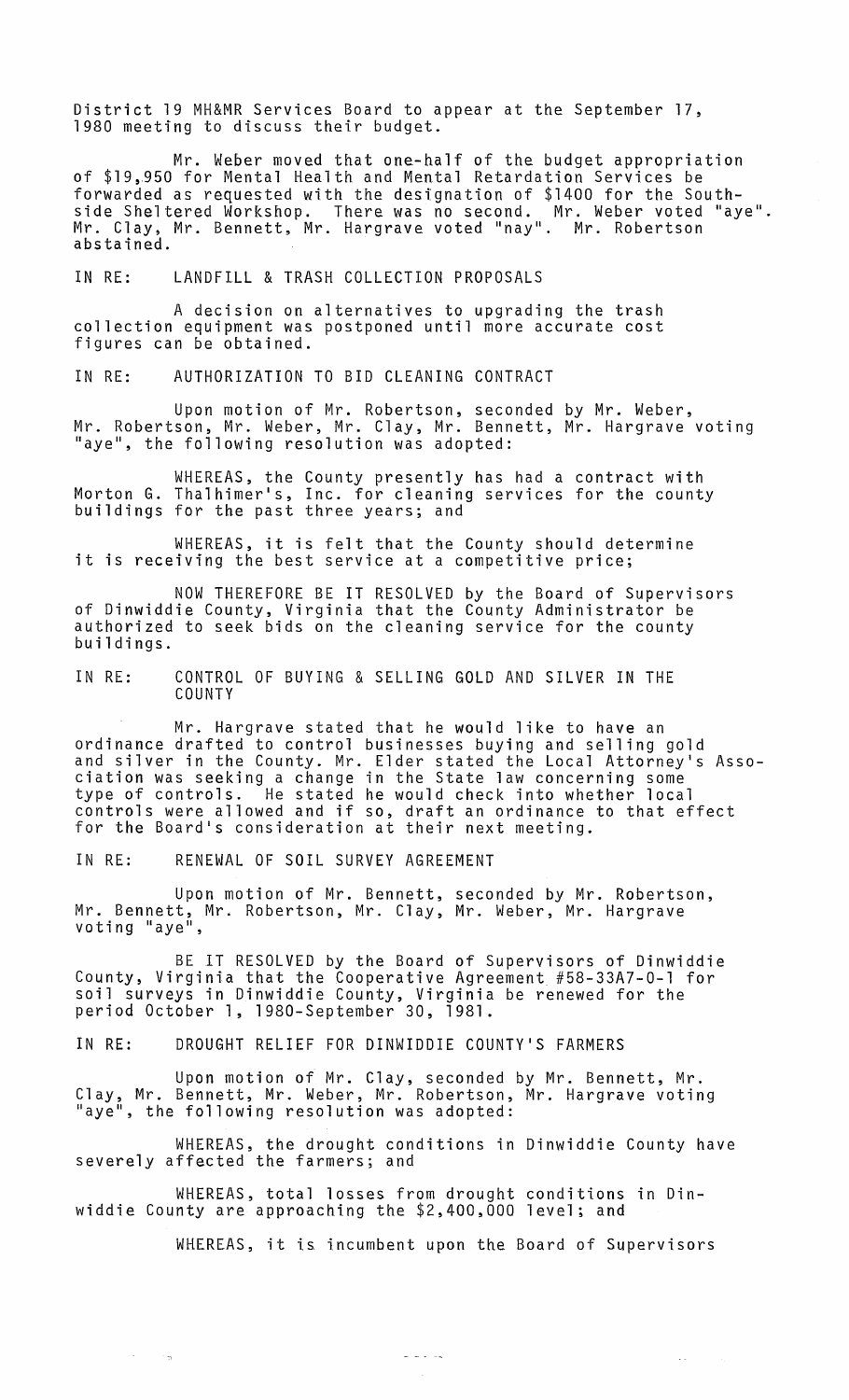to request the Governor to declare the County a drought disaster area.

NOW THEREFORE BE IT RESOLVED by the Board of Supervisors of Dinwiddie County, Virginia that the County Administrator is hereby instructed to file with the Governor of Virginia a request that the County of Dinwiddie be designated a drought disaster area.

IN RE: VIRGINIA PUBLIC SCHOOL AUTHORITY AGREEMENT

Upon motion of Mr. Robertson, seconded by Mr. Clay, Mr. Robertson, Mr. Clay, Mr. Bennett, Mr. Weber, Mr. Hargrave voting "aye", the Chairman was authorized to sign the following Virginia Public School Authority Agreement for the sale of \$1,300,000 school bonds:

Proposed sale date: September 18, 1980 Name of Locality: County of Dinwiddie

Amount: \$20,025,000

Number of Participating Localities:

12' Participation: \$1,300,000

 $\Box$ 

- **1.** If the Virginia Public School Authority agrees to accept the lowest bid offered when ·the bids are opened, the locality will sell its bonds to the Authority at rates of interest which will produce a differential of not more than 1/10 of 1% over the net interest cost to the Authority.
- 2. Bonds will be dated June 15, 1980. The first maturity will be December 15, 1981. Maturities will be annually thereafter in approximate equal annual installments.
- 3. The Authority intends to receive the bonds in registered form in the amouht of each maturity. You will agree to substitute coupon bonds if requested later.
- 4. Virginia Public School Authority's commitment to purchase bonds will be subject to satisfactory legal opinion.
- 5. Resolutions should be prepared by the 10cality's approving bond attorney. The Virginia Public School Authority should be notified promptly when the resolutions are approved.
- 6.· Enter here telephone number (804) 469-3717 to reach your Board of Supervisors in session on September 18, 1980 at 12:15 P.M., for the purpose of formally acting upon interest rates fixed by the Virginia Public School Authority. .
- 7. If the Authority deems it to be in the best interest of the are the magneticy addmenticipating locality to change the September 18, 1980 sale date, this agreement will remain in effect for sixty days from September 18, 1980.

|       | VIRGINIA PUBLIC SCHOOL AUTHORITY |       | COUNTY OF DINWIDDIE           |  |
|-------|----------------------------------|-------|-------------------------------|--|
| By:   |                                  | By:   |                               |  |
|       | Chairman                         |       |                               |  |
| Date: | August 14, 1980                  |       | Title: Chairman, Bd. of Supr. |  |
|       |                                  | Date: | August 19, 1980               |  |
|       |                                  |       |                               |  |

IN RE: DISCUSSION OF VANDALISM--BRICKWOOD GOLF COURSE

Mr. Weber stated that he had been contacted by Mr. Ted Baxter concerning the vandalism occurring at the Brickwood Golf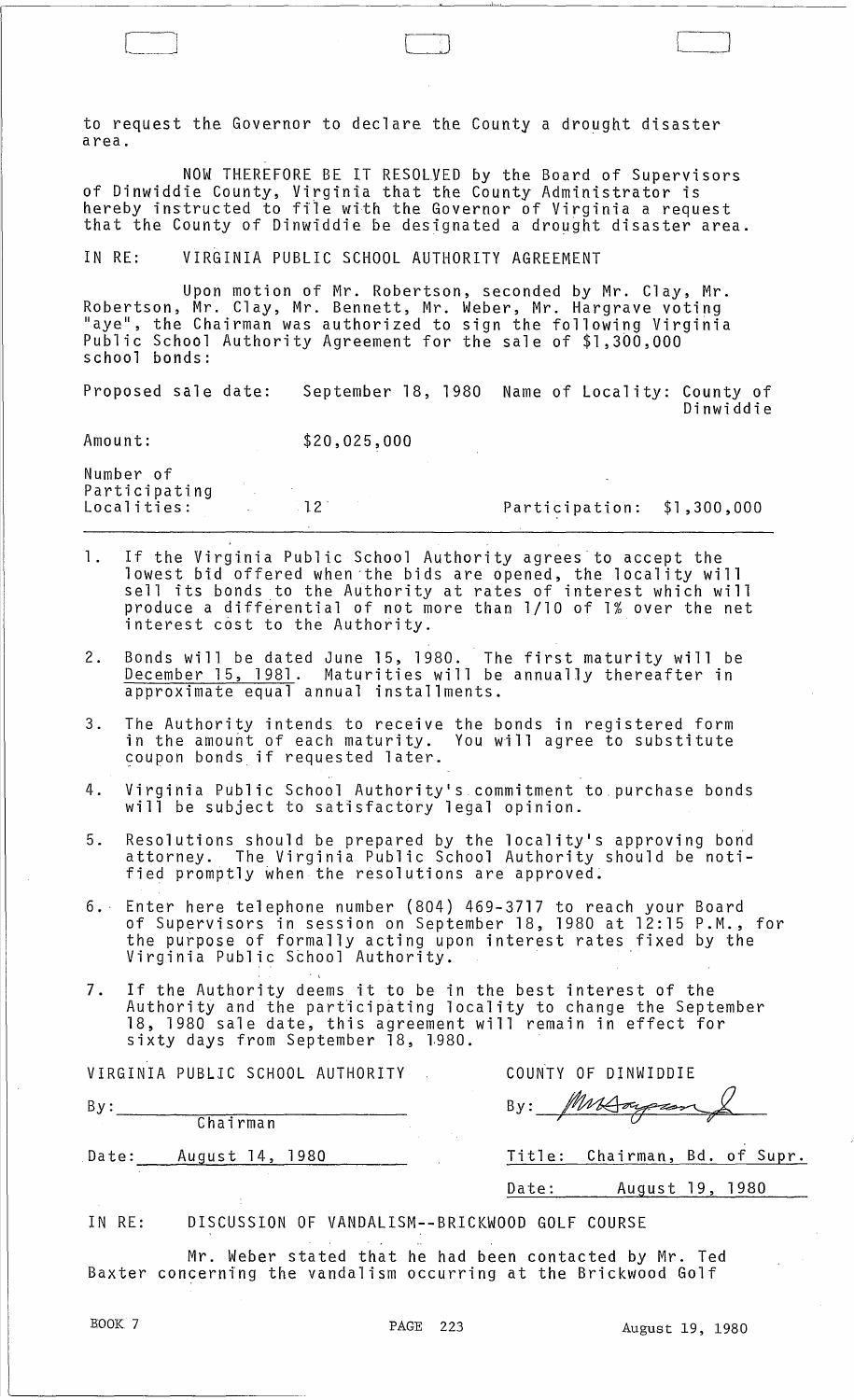Course. He would like permission to place a trailer on the property to allow someone to live there for security reasons. Due to the zoning, mobile homes are not allowed.

Mr. Scheid stated his alternatives were to reconstruct one of the present buildings or ask that the zoning ordinance be amended to allow mobile homes.

IN RE: ADJOURNMENT

Upon motion of Mr. Weber, seconded by Mr. Clay, Mr. Weber, Mr. Clay, Mr. Bennett, Mr. Robertson, Mr. Hargrave voting "aye", the meeting was adjourned until 5:30 P.M., September 2, 1980.

SEPTEMBER 2, 1980 - CONTINUATION OF AUGUST 19, 1980 MEETING

PRESENT: ALL MEMBERS

IN RE: RETENTION OF BOND COUNSEL

Upon motion of Mr. Clay, seconded by Mr. Bennett, Mr. Clay, Mr. Bennett, Mr. Weber, Mr. Robertson, Mr. Hargrave voting "aye", the following resolution was adopted:

WHEREAS, the Board of Supervisors of Dinwiddie County desires to retain the firm of Hunton & Williams, Richmond, Virginia, as its bond counsel in connection with the issuance and sale of approximately \$1,300,000 School Bonds to the Virginia Public School Authority; and

WHEREAS, the Board of Supervisors has received a disclosure by Hunton & Williams, pursuant to Virginia Code Sections 2.l-349(a)(2) and (b)(5), being part of the Virginia Conflict of Interests Act, of certain members and associates of such firm, and spouses of members or associates, who serve governmental agencies other than the County;

BE IT RESOLVED BY THE BOARD OF SUPERVISORS OF DINWIDDIE COUNTY, VIRGINIA:

1. Hunton & Williams, Richmond, Virginia, shall be retained as bond counsel in connection with the issuance and sale of approxi- mately \$1,300,000 School Bonds to the Virginia Public School Authority.

2. The agreement to retain Hunton & Williams as bond counsel is a contract for legal services which, in the judgment of the Board of Supervisors, in the public interest should not be acquired through competitive bidding.

3. This resolution shall be filed as a matter of public record with the minutes of this meeting.

IN RE: \$1,300,000 VIRGINIA PUBLIC SCHOOL AUTHORITY BOND RESOLUTION

At a meeting of the Board of Supervisors of Dinwiddie County, Virginia, held on the 2nd day of September, 1980, which was adjourned from a regular meeting held on the 19th day of August, 1980,

| PRESENT:                     |                        |  |
|------------------------------|------------------------|--|
| M.I. Hargrave, Jr., Chairman | Election District $#3$ |  |
| A.S. Clay, Vice-Chairman     | Election District $#4$ |  |
| G.S. Bennett, Jr.            | Election District $#1$ |  |
| G.E. Robertson, Jr.          | Election District $#2$ |  |
| Steve Weber                  | Election District #2   |  |

 $\omega_{\rm{max}}$  , where  $\omega_{\rm{max}}$ 

 $\omega_{\rm{max}}$  and  $\omega_{\rm{max}}$ 

ABSENT:

 $\sim$   $\sim$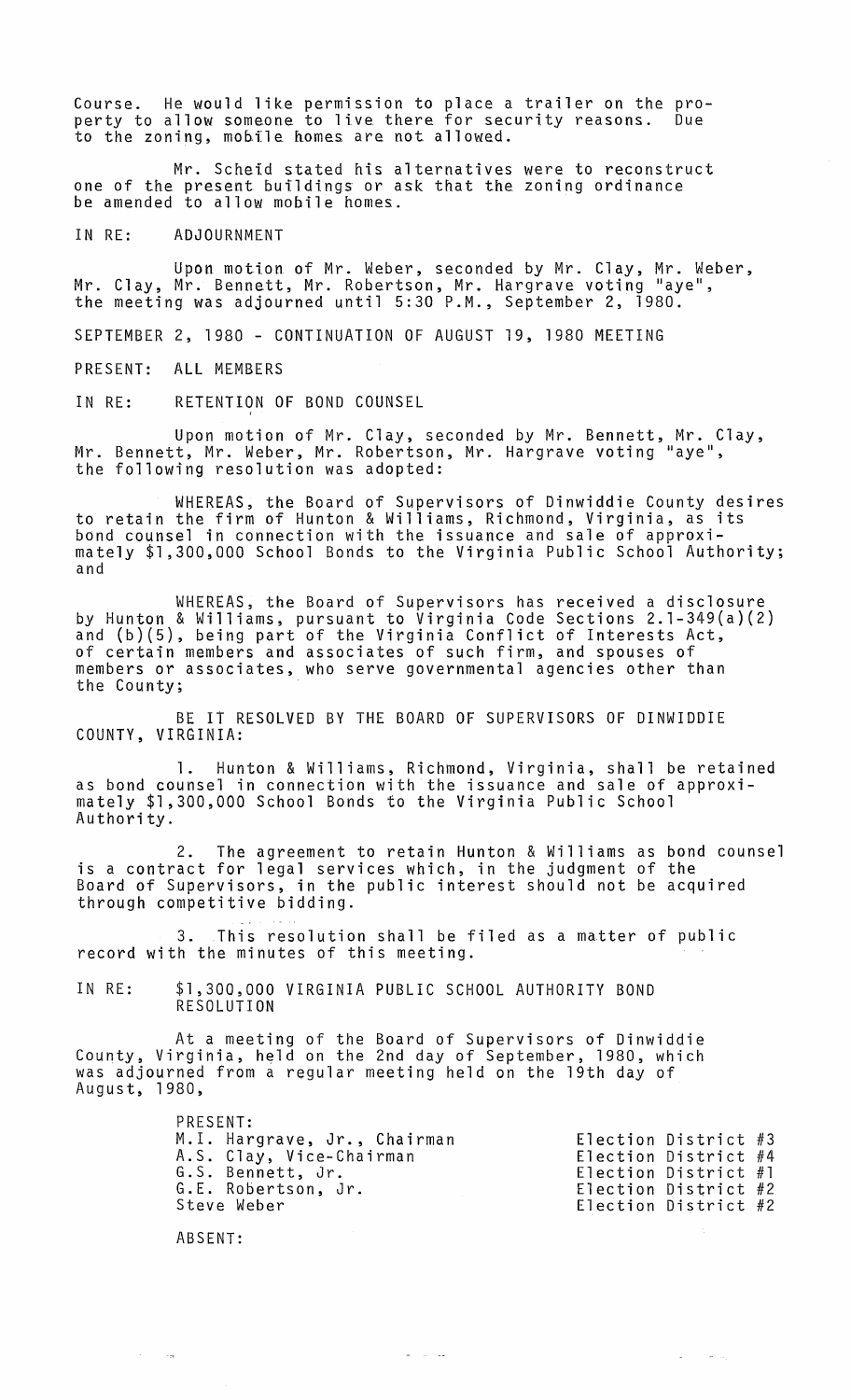the following resolution was adopted by a majority of all members of the Board of Supervisors\_by a roll call vote, the ayes and nays being recorded in the minutes of the meeting as shown below:

LJ

| Member                                                                                     | Vote                            |
|--------------------------------------------------------------------------------------------|---------------------------------|
| M.I. Hargrave, Jr.<br>A.S. Clay<br>G.S. Bennett, Jr.<br>G.E. Robertson, Jr.<br>Steve Weber | Aye<br>Aye<br>Aye<br>Aye<br>Aye |

RESOLUTION AUTHORIZING THE ISSUANCE AND SALE OF \$1,300,000 SCHOOL BONDS·, SERIES OF 1980, OF DINWIDDIE COUNTY, VIRGINIA, AND PROVIDING FOR THE FORM, DETAILS AND PAYMENT THEREOF

BE IT RESOLVED BY THE BOARD OF SUPERVISORS OF DINWIDDIE COUNTY, VIRGINIA:

1. It is hereby determined to be necessary and expedient for Dinwiddie County to finance capital projects for public schools by contracting a debt in the amount of One Million Three Hundred Thousand Dollars (\$1,300,000), issuing its school bonds therefor and selling the same to the Virginia Public School Authority, a state agency prescribed by the General Assembly pursuant to Article VII, Sectidn 10(b) of the Constitution of Virginia.

2. It is hereby determined to be in the best interest of Dinwiddie County to accept the offer of the Virginia Public School Authority to purchase the bonds at a rate of interest which will produce a differential of not more than 1/10 of 1% over the net interest cost to the Authority on the bonds which it will sell to provide the necessary funds to purchase the County's bonds, provided that the offer of the Virginia Public School Authority shall not be finally accepted and the bonds shall not be awarded until the Board of Supervisors shall have approved the rate of interest, as finally determined, which the bonds are to bear.

3.' The bonds shall be dated June 15, 1980, shall be designated "S chool Bonds, Series of 1980," shall mature in numerical order in installments of \$65,000 on· December 15 in each nf the years 1981 to 2000, inclusive, without option of prior redemption and shall bear interest payable semiannually on June 15 and December 15 at such rate as may be determined prior to their sale.

4. At the request of the Virginia Public School Authority the bonds shall be issued initially as fully registered bonds without coupons, with one bond being issued for each maturity, numbered R-l to R-20, inclusive. Principal and interest on the bonds shall be payable in lawful money of the United States of America at the principal office of Bank of Virginia Trust Company, Richmond, Virginia. The bonds shall be signed by the Chairman of the Board of Supervisors, shall be countersigned<br>by its Clerk and its seal shall be affixed thereto.

5. The fully registered bonds shall be in substan tially the following form:

(FORM OF REGISTERED BOND)

No. R-

\$65,000

### UNITED STATES OF AMERICA

COMMONWEALTH OF VIRGINIA

#### DINWIDDIE COUNTY

#### School Bond, Series of 1980

Dinwiddie County, Virginia, for value received, hereby

PAGE 224 August 19, 1980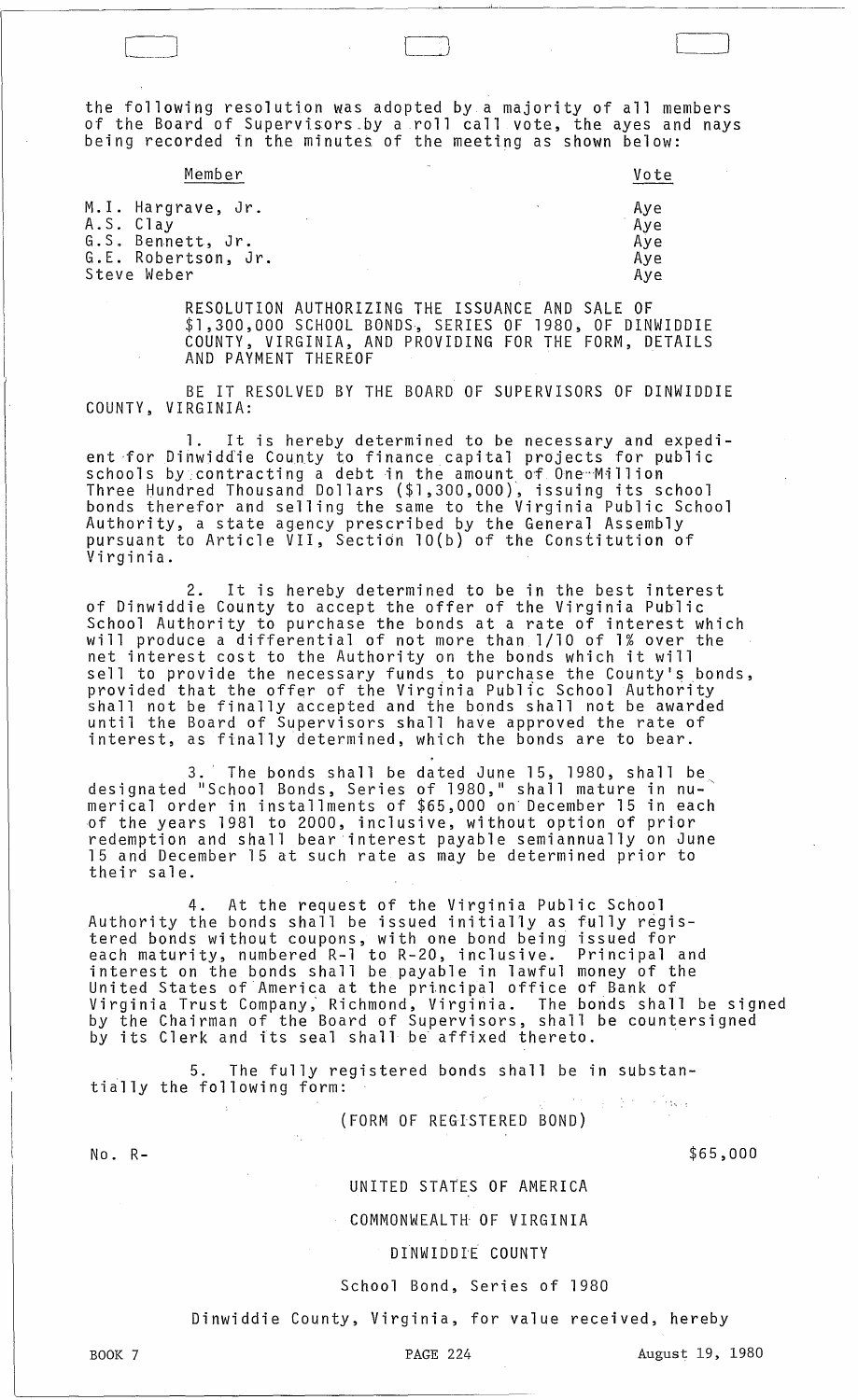acknowledges itself indebted and promises to pay to the order of

# VIRGINIA PUBLIC SCHOOL AUTHORITY

upon presentation and surrender hereof the principal sum of SIXTY-FIVE THOUSAND DOLLARS (\$65,000) on December 15, 19 , and to pay to the Virginia Public School Authority interest from the date hereof to maturity at the rate of per cent ( %) per year,<br>payable semiannually on June 15 and December 15. Both principal of and interest on this bond are payable in lawful money of the United States of America at the principal office of Bank of Virginia Trust Company, Richmond, Virginia.

This bond is one of an issue of \$1,300,000 School Bonds, Series of 1980, of like date and tenor, except as to number and maturity, and is issued pursuant to the Constitution and statutes of the Commonwealth of Virginia, including Article VII, Section  $10(b)$  of the Constitution of Virginia and the Public Finance Act, as amended, to provide funds for financing capital projects for public schools.

This bond may be exchanged without cost at the principal office of Bank of Virginia Trust Company, Richmond, Virginia, for an equal aggregate principal amount of coupon bonds without privilege<br>of registration, of the denomination of \$5,000 each, of the same maturity, bearing interest at the same rate and having attached thereto coupons representing all unpaid interest due or to become due thereon.

The full faith and credit of Dinwiddie County are hereby irrevocably pledged for the payment of principal of and interest on this bond.

All acts, conditions and things required by the Constitution and statutes of the Commonwealth of Virginia to happen, exist or be performed precedent to and in the issuance of this bood have happened, exist and have been performed, and the issue of bonds of which this bond is one, together with all other indebtedness of Dinwiddie County; is within every debt and other limit prescribed by the Constitution and statutes of the Commonwealth of Virginia.

IN WITNESS WHEREOF, the Board of Supervisors of Dinwiddie County, Virginia, has caused this bond to be signed by its Chairman, to be countersigned by its Clerk, its seal to be affixed hereto, and this bond to be dated June 15, 1980.

| widdie County, Virginia, has caused this bond to be signed by |                                                   |
|---------------------------------------------------------------|---------------------------------------------------|
| its Chairman, to be countersigned by its Clerk, its seal to   |                                                   |
| be affixed hereto, and this bond to be dated June 15, 1980.   |                                                   |
|                                                               |                                                   |
| COUNTERSIGNED:                                                |                                                   |
|                                                               | Master & Chairman, Board of Supervisors<br>(SEAL) |
| Clerk/Board of Supervisors                                    |                                                   |
| of Dinwiddie County,                                          | of Dinwiddie County,                              |
| Virginia                                                      | Virginia                                          |

6. Fully registered bonds without coupons may be exchanged at the expense of the County at the principal office of Bank of Virginia Trust Company, Richmond, Virginia, for an equal aggregate principal amount of coupon bonds without privilege of registration, of the denomination of \$5,000 each, appropriately numbered, of the same maturities, bearing interest at the same rate and having attached thereto coupons representing all unpaid interest due or to become due thereon. Upon request of the Virginia Public School Authority, the County shall execute and deliver as soon as practicable coupon bonds in exchange for fully registered bonds. All fully registered bonds surrendered fully registered bonds. All fully registered bonds surrendered<br>in any such exchange shall be cancelled.

7. Principal and interest on the coupon bonds shall be payable in lawful money of the United States of America at the principal office of Bank of Virginia Trust Company, Richmond, Virginia. The bonds shall be signed by the manual or facsimile

للمستعدد والمراجي

 $\lambda_{\rm B}$ 

 $\sim$ 

 $\sim$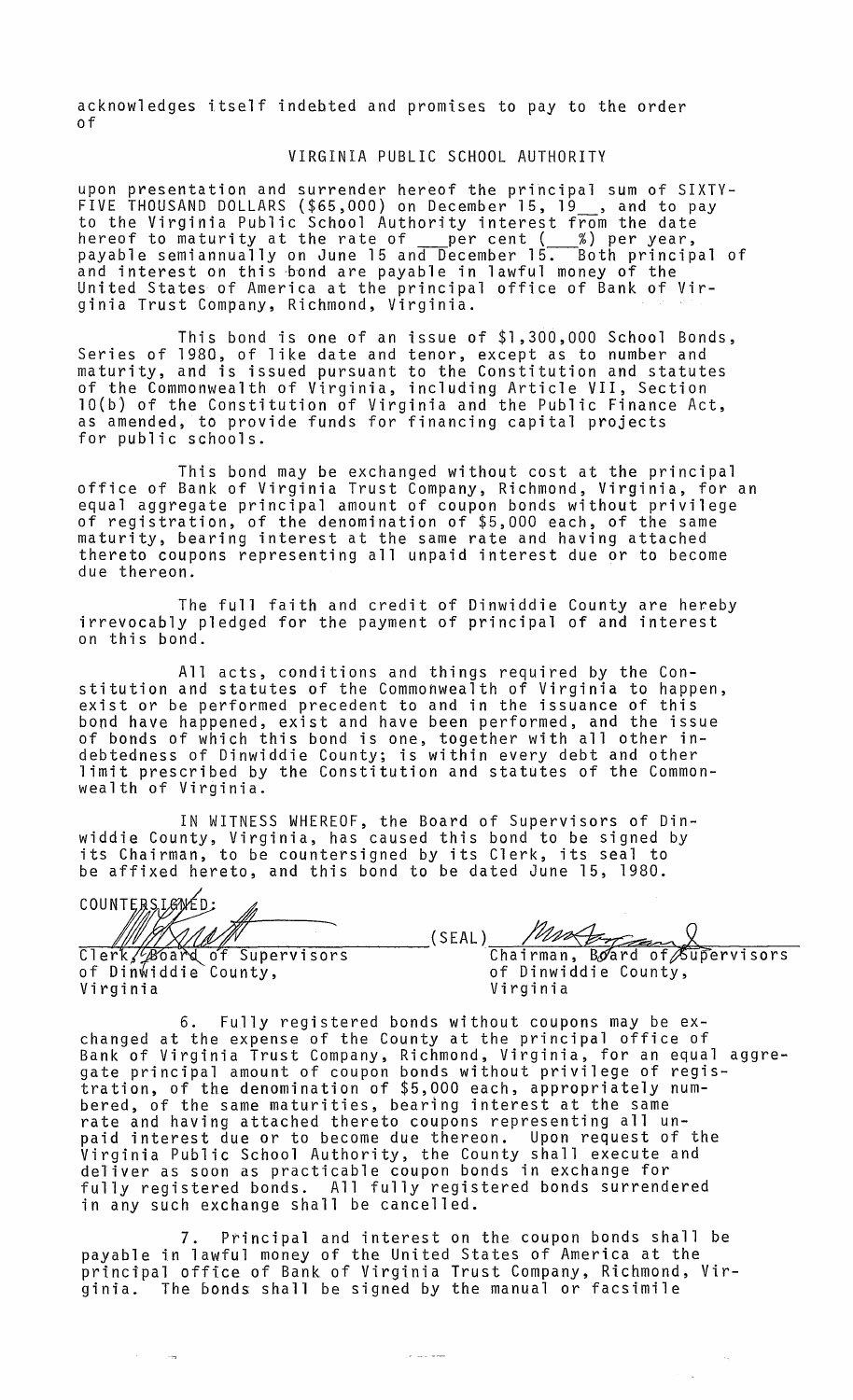signature of the Chairman of the Board of Supervisors, shall be countersigned by its Clerk and its seal shall be affixed thereto or a facsimile thereof printed thereon. The coupons attached to the bonds shall be authenticated by the facsimile signatures of the Chairman and Clerk.

The coupon bonds and the coupons attached thereto 8. The coupon bonds and the coupon:<br>shall be in substantially the following form:

#### (FORM OF COUPON BOND)

No.

r-i L <sup>j</sup>

\$5,000

UNITED STATES OF AMERICA

#### COMMONWEALTH OF VIRGINIA, **Carlo Art**

### Dinwiddie County

# $\ldots$  School Bond, Series of 1980

Dinwiddie County, Virginia, for value received, hereby acknowledges itself indebted and promises to pay to bearer upon presentation and surrender hereof the principal sum of<br>FIVE THOUSAND DOLLARS (\$5,000)

FIVE THOUSAND DOLLARS (\$5,000)

on December 15, 19 , and to pay interest thereon from the date<br>hereof to maturity at the rate of \_\_\_\_\_\_\_per cent (\_\_\_%) per year, payable semiannually on June 15 and December 15 upon pre-<br>sentation and surrender of the attached coupons as they become due. Both principal of and interest on this bond are payable in lawful money of the United States of America at the principal office of Bank of Virginia Trust Company, Richmond, Virginia.

This bond is one of an issue of \$1,300,000 School Bonds, Series of 1980, of like date and tenor, except as to number and maturity, and is issued pursuant to the Constitution and statues of the Commonwealth of Virginia, including Article VII, Section 10(b) of the Constitutjon of Virginia and the Public Finance Act, as amended, to provide funds for financing capital projects for public schools.

The full faith and credit of Dinwiddie County are hereby irrevocably pledged for the payment of principal of and interest on this bond.

All acts; conditions and things required by the Constitution and, statutes of the Commonwealth of Virginia to happen, exist or be performed precedent to and in the issuance of this bond have happened, exist and have been performed, and the issue bond nave nappened, exist and nave been perrormed, and the issu<br>of bonds of which this bond is one, together with all other in-<br>debtedness of Dinwiddie County, is within every debt and other<br>limit prescribed by the Constit debtedness of Dinwiddie County, is within every debt and other limit prescribed by the Constitution and statues of the Common-<br>wealth of Virginia.

IN WITNESS WHEREOF, the Board of Supervisors of Dinwiddie County, Virginia, has caused this bond to be signed by the manual or facsimile signature of its Chairman, to be countersigned by its Clerk, its seal to be affixed hereto or a facsimile thereof printed hereon, the attached interest coupons to be authenticated by the facsimile signatures of its Chairman and Clerk, and this bond to be dat~d June 15, 1980.

 $\mathbf{v} \in \mathcal{V}$ COUNTERSIGNED: WANNY (SEAL) MRAGES (SEAL)<br>Clerk4 Board of Supervisors Chairman, Board of Supervisors County, the county of Dinwiddie Virginia Virginia

(FORM OF COUPON)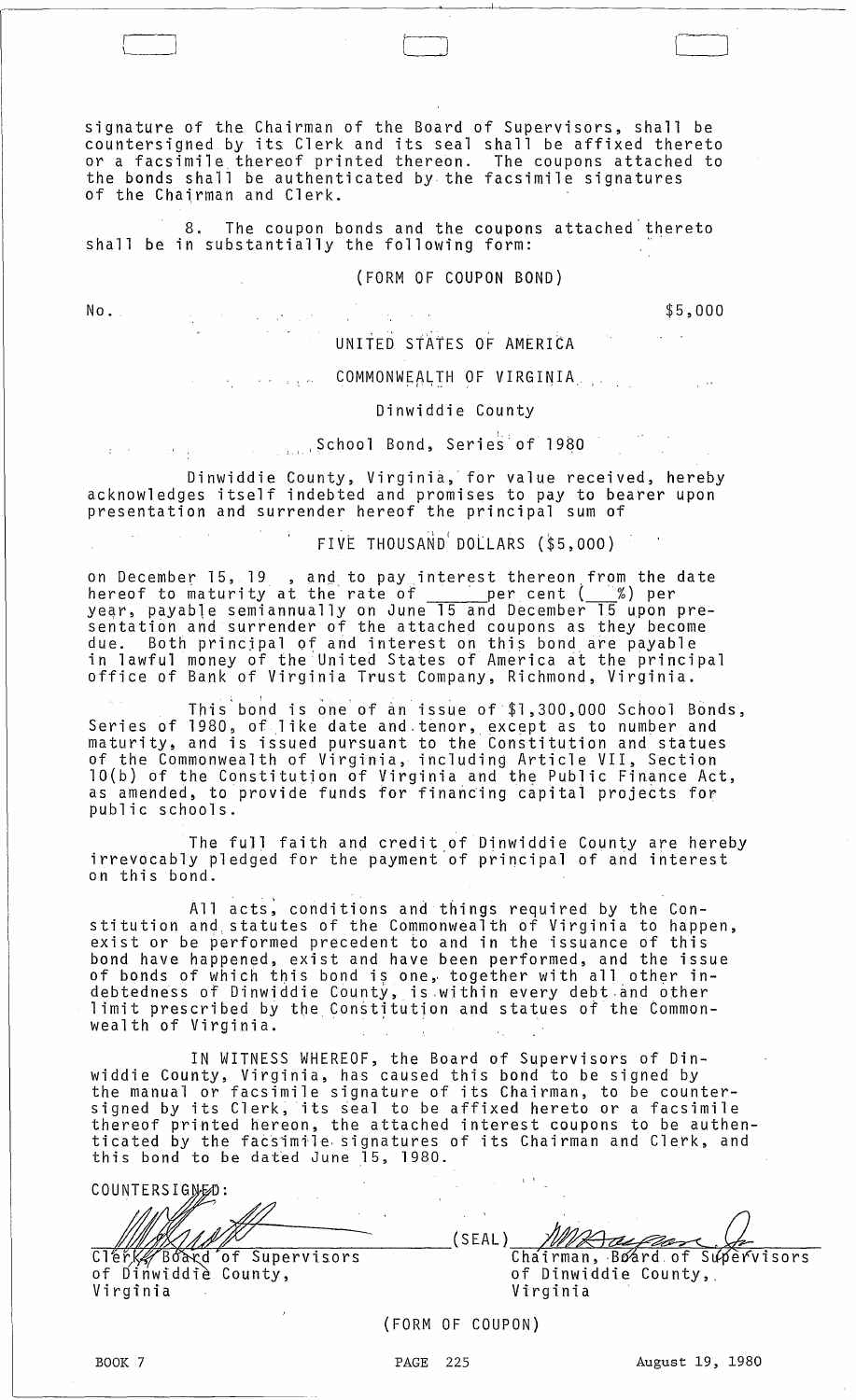$N$ o.  $\frac{1}{2}$ 

June 15 On December 15, 19 , Dinwiddie County, Virginia, will pay to bearer the sum of -- Dollars (\$ ) in lawful money of the United States of America at the principal office of Bank of Virginia Trust Company, Richmond, Virginia, being the semiannual interest then due on its School Bond, Series of 1980, dated June 15, 1980, and numbered

<code>Clerk, B</code> $\phi$ of Dinwi Virginia

Wetter Chairman, Board of Supervisors<br>of Dinwiddie County, Virginia

9. The full faith and credit of Dinwiddie County are hereby irrevocably pledged for the payment of principal of and interest on the bonds. There shall be levied and collected annually on all taxable property in the County an ad valorem tax over and above all other taxes authorized or limited by law sufficient to pay such principal and interest as the same respectively become due and payable.

10. After the bonds have been awarded, the Chairman and the Clerk of the Board of Supervisors are hereby authorized and directed to take all proper steps to have the bonds prepared and executed in accordance with their terms and to deliver the bonds to the Treasurer of Virginia on behalf of the Virginia Public School Authority upon payment therefor.

11. The Clerk of the Board of Supervisors is hereby authorized and directed to cause a certified copy of this resolution to be delivered forthwith to the Clerk of the County School Board of Dinwiddie County. The bonds hereby authorized shall not be issued until the County School Board shall have adopted an appropriate resolution consenting to the issuance of the bonds.

12. Such officers of Dinwiddie County as may be requested are hereby authorized and directed to execute an appropriate certificate setting forth the expected use and investment of the proceeds of the bonds issued pursuant hereto in order to show that such expected use and investment will not violate the provisions of Section 103(c) of the Internal Revenue Code of 1954, as amended, and regulations issued pursuant thereto, applicable to "arbitrage bonds." Such certificate shall be in such form as may be requested by bond counsel for the County.

13. The Clerk of the Board of Supervisors is hereby authorized and directed to cause a certified copy of this resolution to be filed forthwith with the Circuit Court of Dinwiddie County and within ten days thereafter to cause to be published once in a newspaper having general circulation in the County a notice setting forth (1) in brief and general terms the purpose for which the bonds are to be issued and (2) the amount of such bonds.

14. All resolutions or parts of resolutions in conflict herewith are hereby repealed.

15. This resolution shall take effect immediately.

The undersigned Clerk of the Board of Supervisors of Dinwiddie County, Virginia, hereby certifies that the foregoing constitutes a true and correct extract from the minutes of a meeting of the Board of Supervisors held the 2nd day of September, 1980, which was adjourned from a regular meeting held on the 19th day of August, 1980, and of the whole thereof so far as applicable to the matters referred to in such extract.

 $\sim$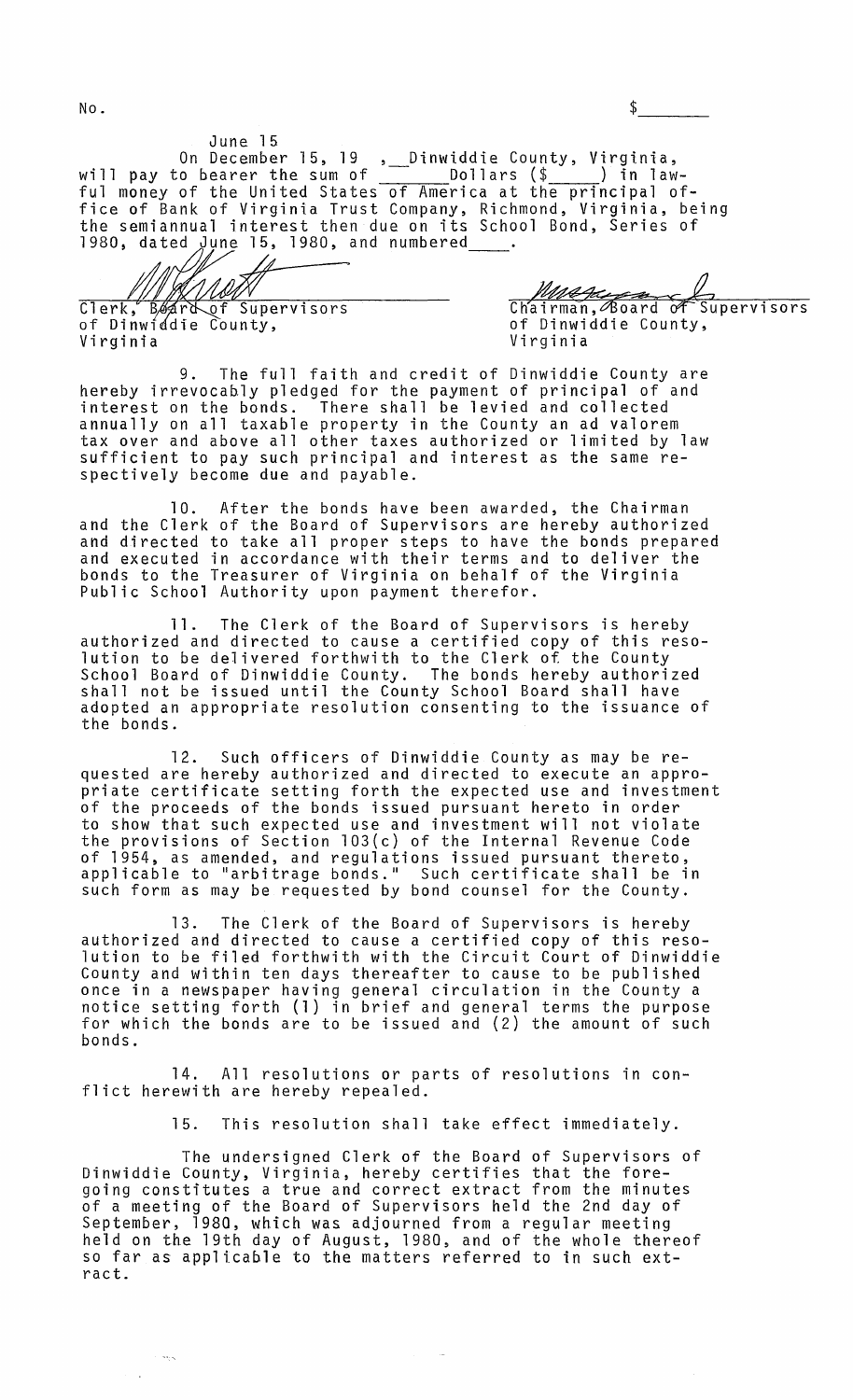WITNESS this ninth day of my hand and the seal of the Board of Supervisors, September, 198Q. //IYY~

[-j J

 $\frac{1}{2}$ 

Washington V2

Dinwiddie County, Virginia

(SEAL)

IN RE: ADJOURNMENT

Upon motion of Mr. Weber, seconded by Mr. Robertson, Mr. Weber, Mr. Robertson, Mr. Clay, Mr. Bennett, Mr. Hargrave voting "aye", the meeting adjourned at 5:45 P.M.

ATTEST: /

.' ...

 $\frac{1}{2}$